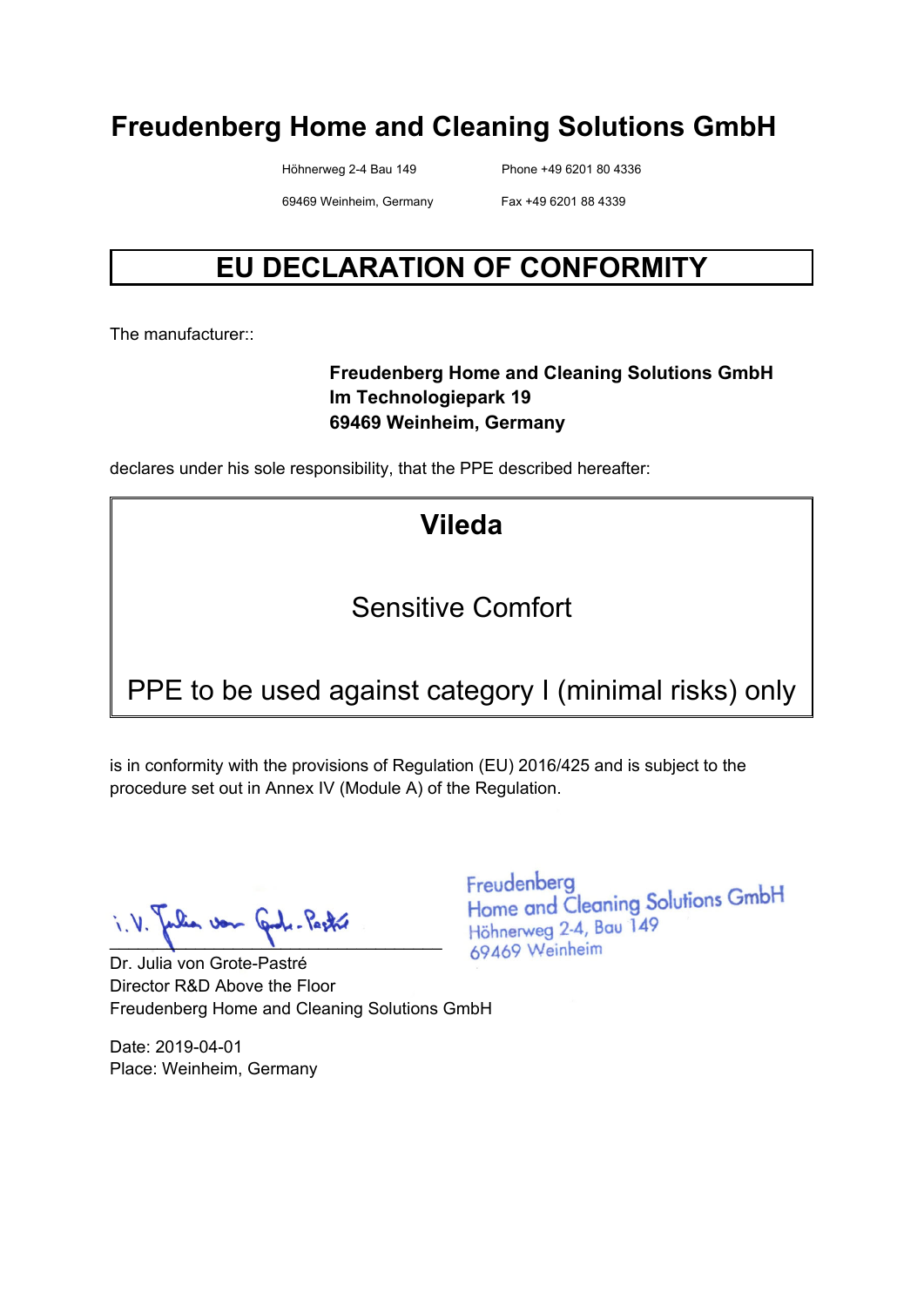Höhnerweg 2-4 Bau 149 Phone +49 6201 80 4336

69469 Weinheim, Germany Fax +49 6201 88 4339

# **ЕО ДЕКЛАРАЦИЯ ЗА СЪОТВЕТСТВИЕ**

Производителят::

#### **Freudenberg Home and Cleaning Solutions GmbH Im Technologiepark 19 69469 Weinheim, Germany**

декларира на своя отговорност, че описаните по-долу ЛПС:

# **Vileda**

# Sensitive Comfort

#### ЛПС за употреба срещу рискове от категория I (минимални рискове)

съответства на разпоредбите на Регламент (ЕС) 2016/425 и е предмет на процедурата, описана в Приложение IV (модул A) на Регламента.

 $\blacksquare$ 

Dr. Julia von Grote-Pastré Director R&D Above the Floor Freudenberg Home and Cleaning Solutions GmbH

Дата: 2019-04-01 Място: Weinheim, Germany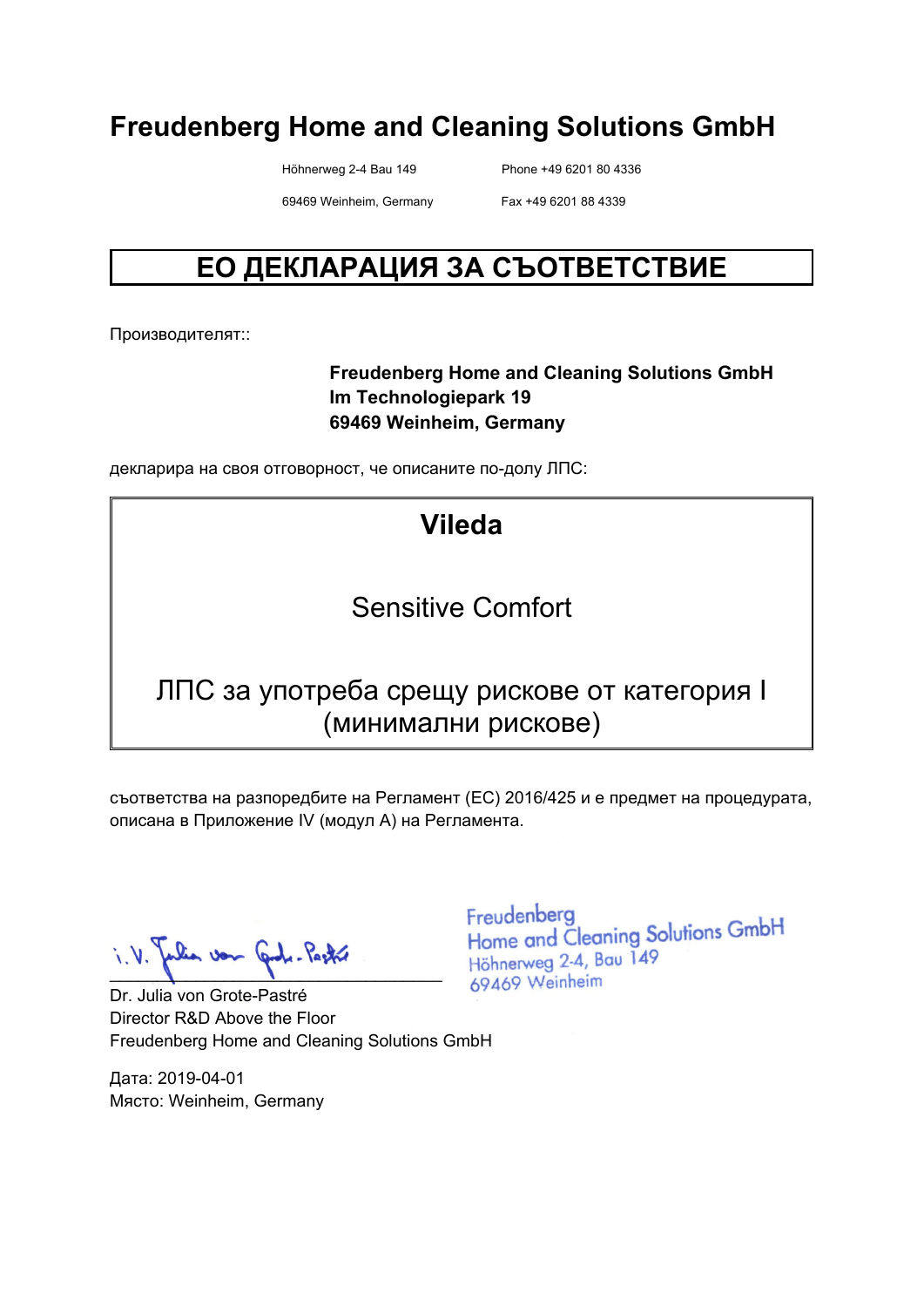Höhnerweg 2-4 Bau 149 Phone +49 6201 80 4336

69469 Weinheim, Germany Fax +49 6201 88 4339

# **DECLARACIÓN UE DE CONFORMIDAD**

El fabricante::

#### **Freudenberg Home and Cleaning Solutions GmbH Im Technologiepark 19 69469 Weinheim, Germany**

declara bajo su única responsabilidad que el EPI descrito a continuación:

**Vileda** 

#### Sensitive Comfort

#### EPI para proteger contra riesgos de categoría I solamente (riesgos mínimos)

es conforme con las siguientes disposiciones del Reglamento (UE) 2016/425 y está sujeto al procedimiento establecido en el anexo IV (módulo A) del Reglamento.

 $\blacksquare$ 

Dr. Julia von Grote-Pastré Director R&D Above the Floor Freudenberg Home and Cleaning Solutions GmbH

Fecha: 2019-04-01 Lugar: Weinheim, Germany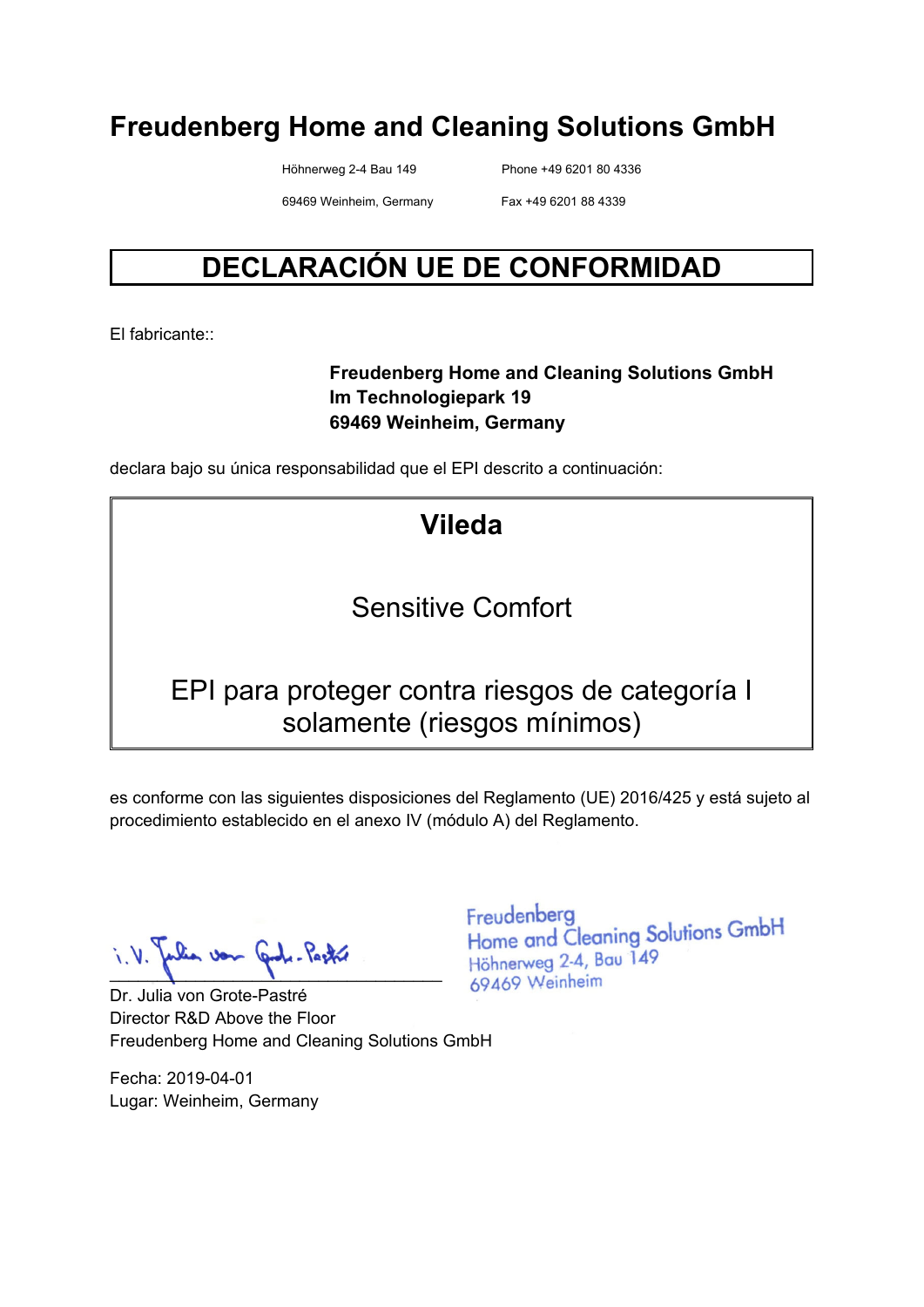Höhnerweg 2-4 Bau 149 Phone +49 6201 80 4336

69469 Weinheim, Germany Fax +49 6201 88 4339

# **EU PROHLÁŠENÍ O SHODĚ**

Výrobce::

#### **Freudenberg Home and Cleaning Solutions GmbH Im Technologiepark 19 69469 Weinheim, Germany**

na vlastní odpovědnost prohlašuje, že OOP dále popsané:

# **Vileda**

#### Sensitive Comfort

# OOP, které budou použity pouze proti rizikům kategorie I (minimální rizika)

je v souladu s ustanoveními směrnice (EU) 2016/425 a je předmětem postupu stanoveného v příloze IV (modul A) směrnice.

 $\blacksquare$ 

Dr. Julia von Grote-Pastré Director R&D Above the Floor Freudenberg Home and Cleaning Solutions GmbH

Datum: 2019-04-01 Místo: Weinheim, Germany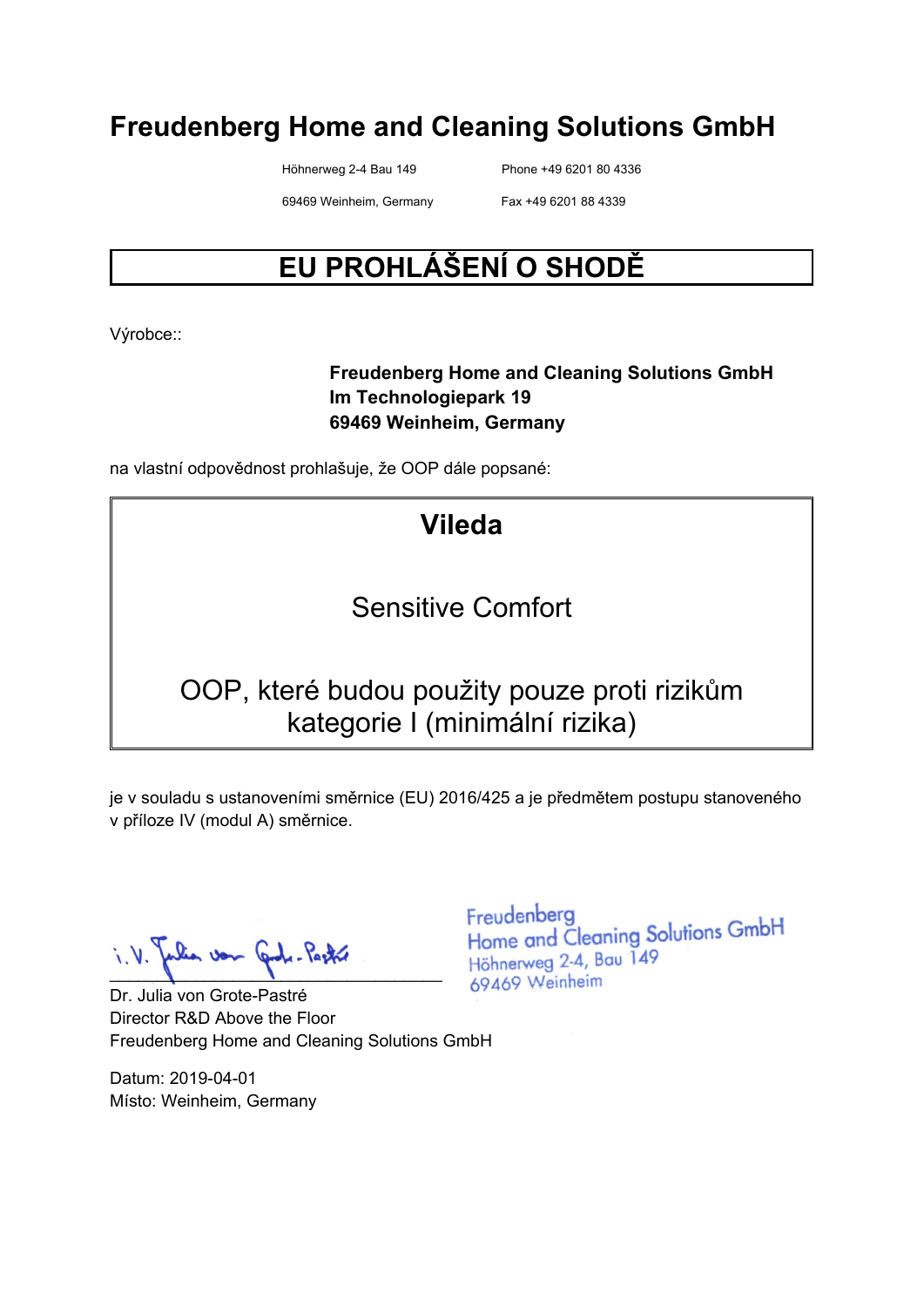Höhnerweg 2-4 Bau 149 Phone +49 6201 80 4336

69469 Weinheim, Germany Fax +49 6201 88 4339

# **EU-OVERENSSTEMMELSESERKLÆRING**

Producenten::

#### **Freudenberg Home and Cleaning Solutions GmbH Im Technologiepark 19 69469 Weinheim, Germany**

erklærer under eneansvar, at PPE, der er beskrevet i det følgende:

# **Vileda**

# Sensitive Comfort

# PPE, der udelukkende skal anvendes til kategori I (minimale risici)

er i overensstemmelse med bestemmelserne i Forordning (EU) 2016/425 og er underlagt proceduren, der er fastlagt i Bilag IV (Modul A) i forordningen.

 $\blacksquare$ 

Dr. Julia von Grote-Pastré Director R&D Above the Floor Freudenberg Home and Cleaning Solutions GmbH

Dato: 2019-04-01 Sted: Weinheim, Germany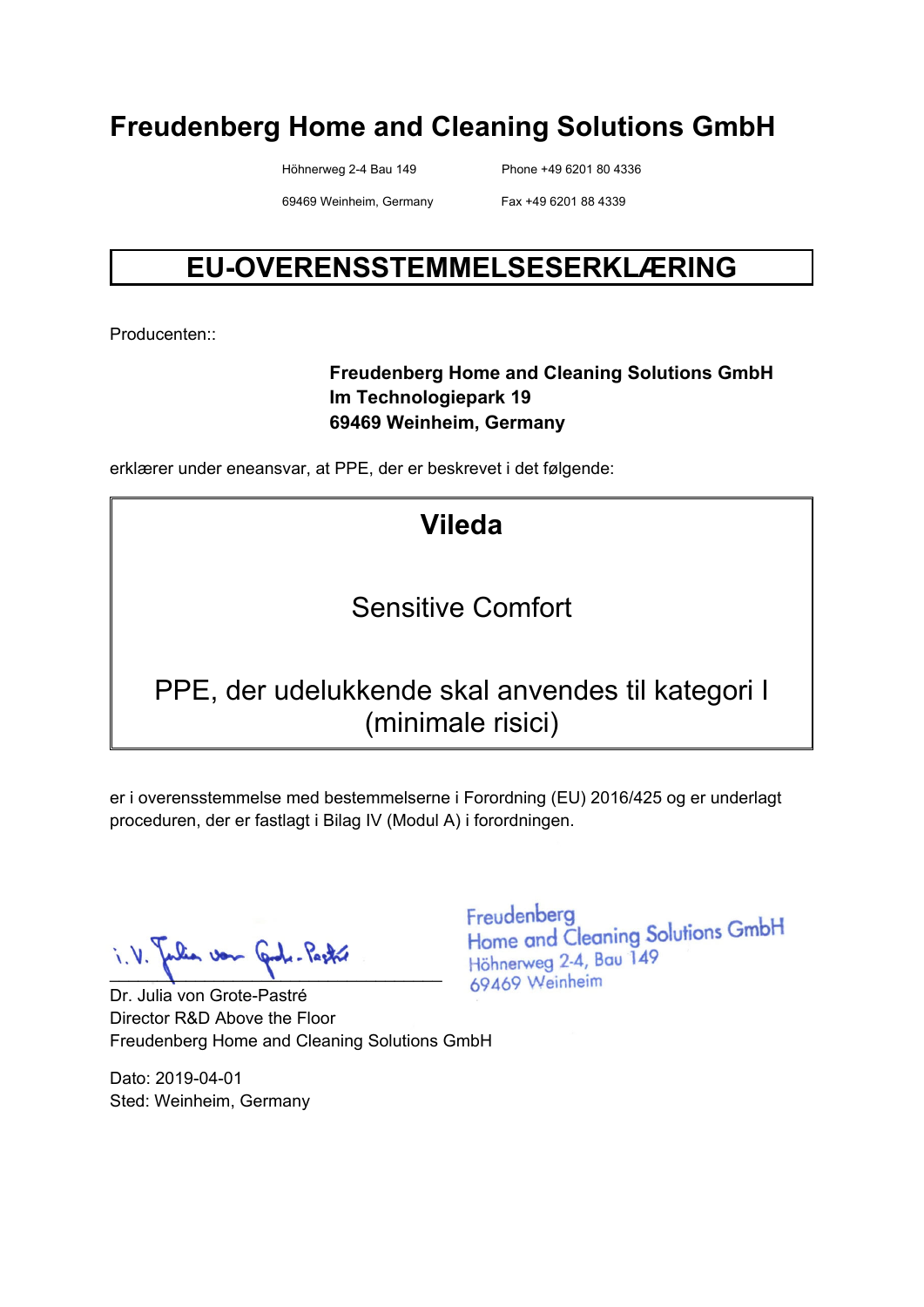Höhnerweg 2-4 Bau 149 Phone +49 6201 80 4336

69469 Weinheim, Germany Fax +49 6201 88 4339

# **EU-KONFORMITÄTSERKLÄRUNG**

Der Hersteller::

#### **Freudenberg Home and Cleaning Solutions GmbH Im Technologiepark 19 69469 Weinheim, Germany**

erklärt in alleiniger Verantwortung, dass die nachstehend beschriebene PSA:

# **Vileda**

#### Sensitive Comfort

# PSA für die ausschließliche Verwendung gemäß Kategorie I (minimale Risiken)

die Vorschriften der Verordnung (EU) 2016/425 erfüllt und dem im Anhang IV (Modul A) beschriebenen Verfahren unterliegt.

pulia von Gode-Pastre

Dr. Julia von Grote-Pastré Director R&D Above the Floor Freudenberg Home and Cleaning Solutions GmbH

Datum: 2019-04-01 Ort: Weinheim, Germany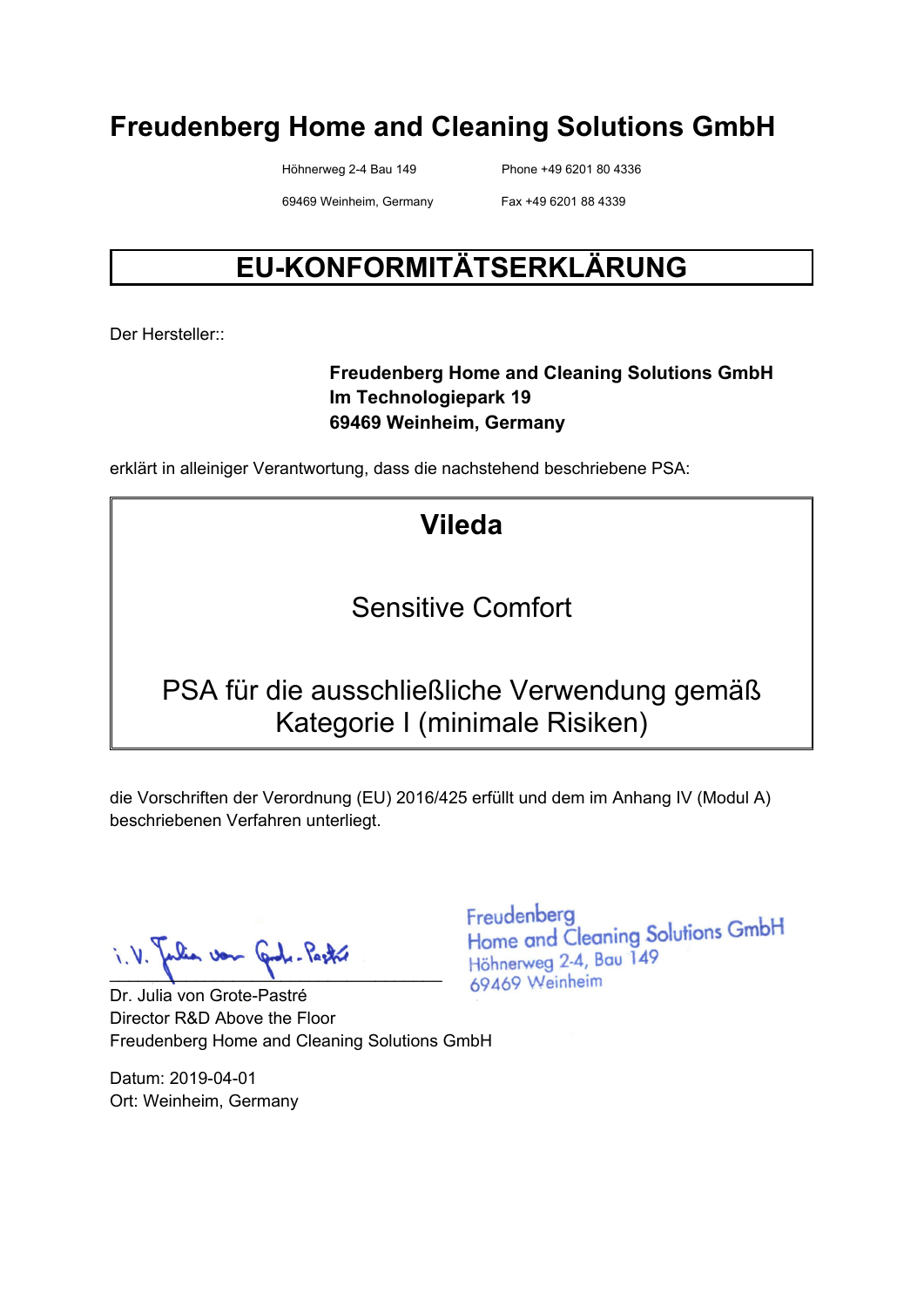Höhnerweg 2-4 Bau 149 Phone +49 6201 80 4336

69469 Weinheim, Germany Fax +49 6201 88 4339

# **EL-I VASTAVUSDEKLARATSIOON**

Tootja::

#### **Freudenberg Home and Cleaning Solutions GmbH Im Technologiepark 19 69469 Weinheim, Germany**

kinnitab oma ainuvastutusel, et käesolevalt kirjeldatud IKV:

# **Vileda**

# Sensitive Comfort

# IKV, mida kasutatakse ainult I kategooria ohtude vastu (minimaalsed ohud)

vastab määruse (EL) 2016/425 sätetele ja peab läbima määruse Lisas IV (Moodul A) sätestatud protseduuri.

lia von Grobe-Pastre  $\blacksquare$ 

Dr. Julia von Grote-Pastré Director R&D Above the Floor Freudenberg Home and Cleaning Solutions GmbH

Kuupäev: 2019-04-01 Koht: Weinheim, Germany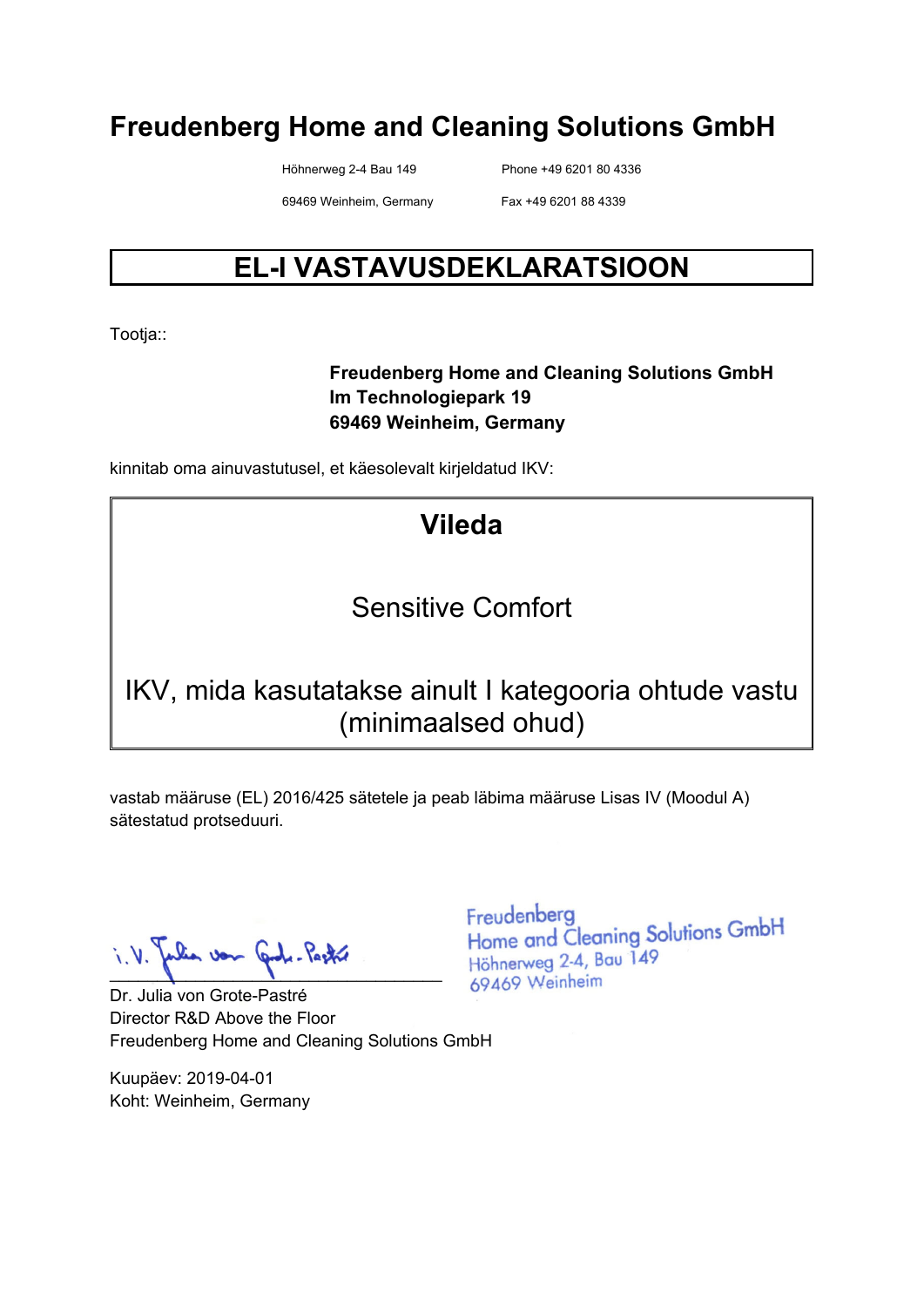Höhnerweg 2-4 Bau 149 Phone +49 6201 80 4336

69469 Weinheim, Germany Fax +49 6201 88 4339

# **ΔΗΛΩΣΗ ΣΥΜΜΟΡΦΩΣΗΣ ΕΕ**

Ο κατασκευαστής::

#### **Freudenberg Home and Cleaning Solutions GmbH Im Technologiepark 19 69469 Weinheim, Germany**

δηλώνει με αποκλειστική του ευθύνη ότι το μέσο ατομικής προστασίας που περιγράφεται κάτωθι:

# **Vileda**

#### Sensitive Comfort

#### Μέσο ατομικής προστασίας για προστασία από κινδύνους κατηγορίας I (ήσσονος σημασίας) μόνο

συμμορφώνεται προς τις διατάξεις του κανονισμού (ΕΕ) 2016/425 και υπόκειται στη διαδικασία που ορίζεται στο Παράρτημα IV (Ενότητα Α) του κανονισμού.

 $\blacksquare$ 

Dr. Julia von Grote-Pastré Director R&D Above the Floor Freudenberg Home and Cleaning Solutions GmbH

Ημερομηνία: 2019-04-01 Τόπος: Weinheim, Germany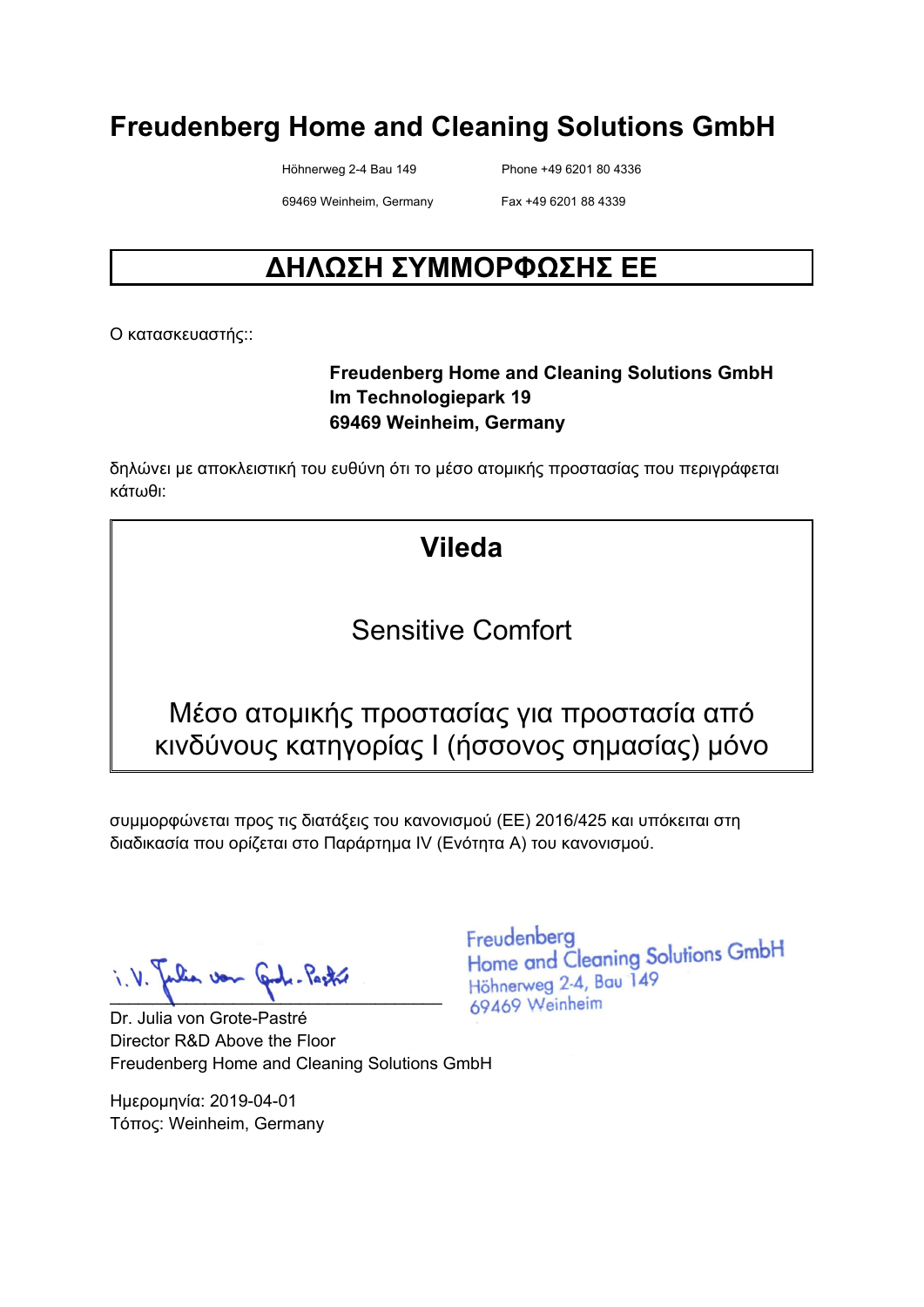Höhnerweg 2-4 Bau 149 Phone +49 6201 80 4336

69469 Weinheim, Germany Fax +49 6201 88 4339

# **DÉCLARATION EU DE CONFORMITÉ**

Le fabricant :

#### **Freudenberg Home and Cleaning Solutions GmbH Im Technologiepark 19 69469 Weinheim, Germany**

déclare sous sa seule responsabilité que l'EPI décrit ci-après:

# **Vileda**

# Sensitive Comfort

#### EPI destiné à la protection contre les risques de catégorie I (risques minimes)

est en conformité avec les dispositions du Règlement (UE) 2016/425 et doit se soumettre à la procédure établie dans l'Annexe IV (Module A) du Règlement.

 $\blacksquare$ 

Dr. Julia von Grote-Pastré Director R&D Above the Floor Freudenberg Home and Cleaning Solutions GmbH

Date: 2019-04-01 Lieu: Weinheim, Germany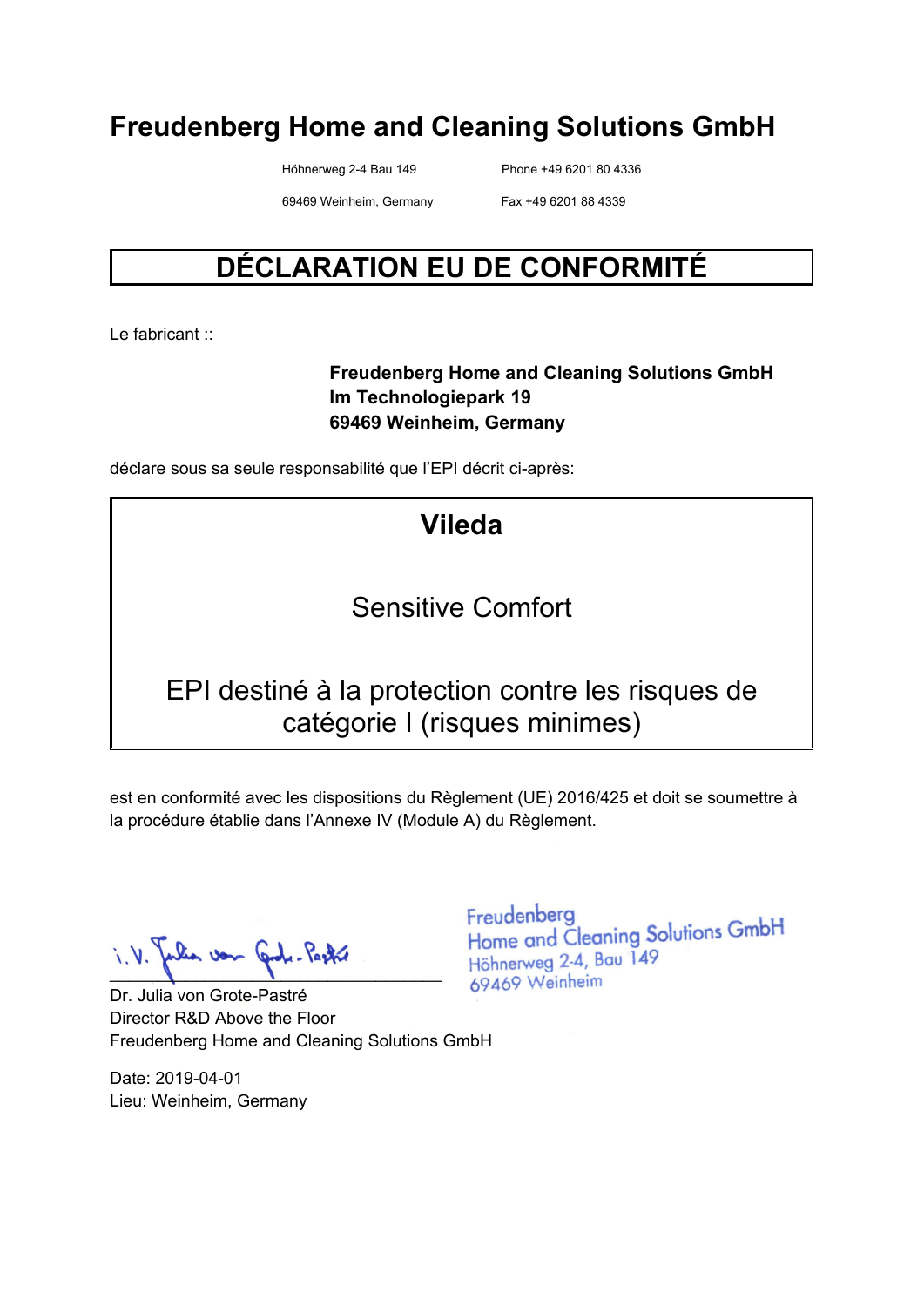Höhnerweg 2-4 Bau 149 Phone +49 6201 80 4336

69469 Weinheim, Germany Fax +49 6201 88 4339

# **DEARBHÚ COMHRÉIREACHTA AE**

Déanann an monaróir::

#### **Freudenberg Home and Cleaning Solutions GmbH Im Technologiepark 19 69469 Weinheim, Germany**

a dhearbhú, as a stuaim féin agus é féin amháin freagrach, maidir leis an TCP a thuairiscítear anseo ina dhiaidh seo:

| <b>Vileda</b>                                                    |  |
|------------------------------------------------------------------|--|
| Sensitive Comfort                                                |  |
| TCP atá le húsáid in aghaidh rioscaí chatagóir I<br>(íosrioscaí) |  |

go bhfuil sé i gcomhréir le forálacha Rialachán (AE) 2016/425 agus go bhfuil sé faoi réir an nós imeachta atá leagtha amach in Iarscríbhinn IV (Modúl A) den Rialachán.

when von Cod. Post  $\blacksquare$ 

Dr. Julia von Grote-Pastré Director R&D Above the Floor Freudenberg Home and Cleaning Solutions GmbH

Dáta: 2019-04-01 Áit: Weinheim, Germany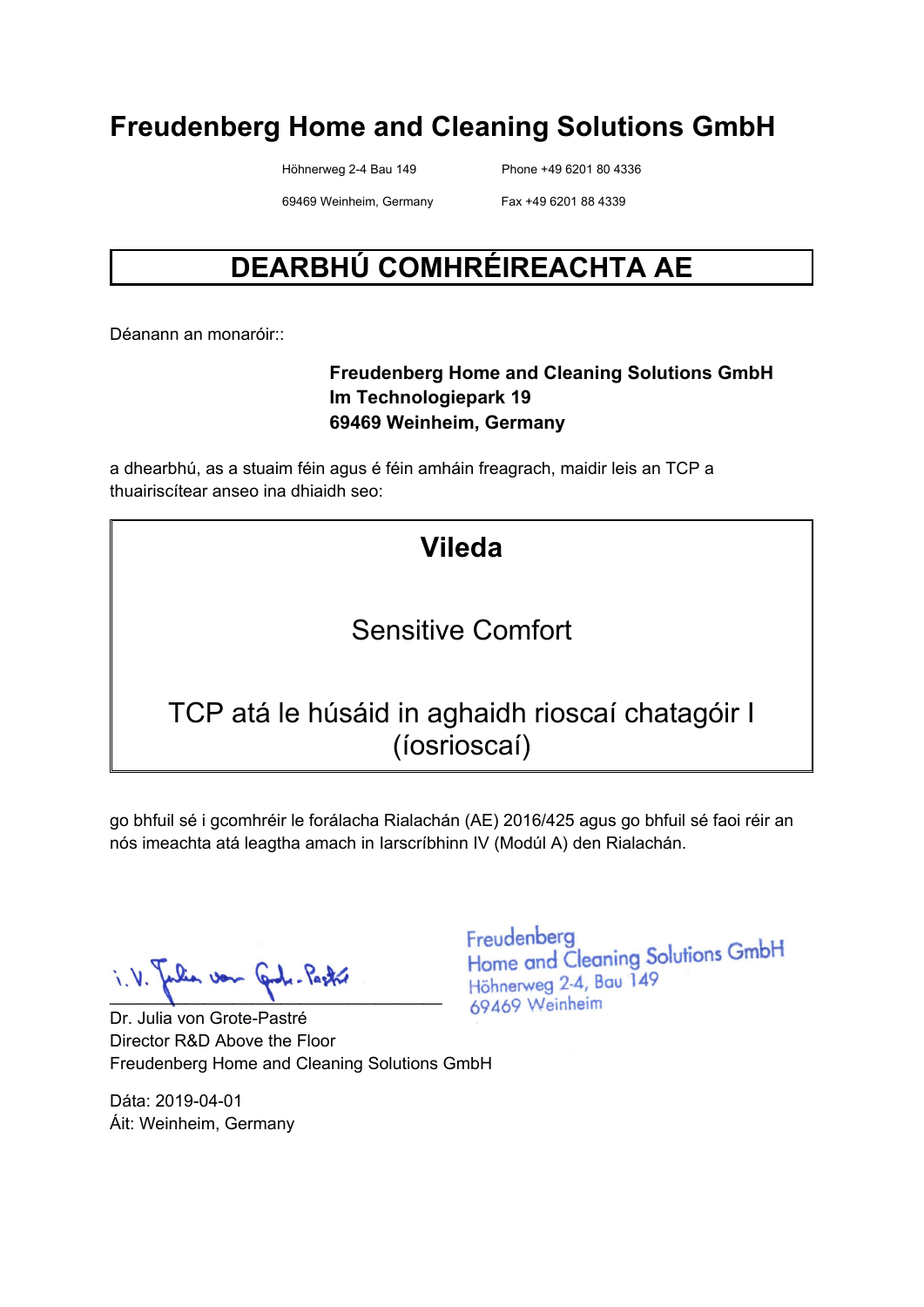Höhnerweg 2-4 Bau 149 Phone +49 6201 80 4336

69469 Weinheim, Germany Fax +49 6201 88 4339

# **IZJAVA O SUKLADNOSTI ZA EU**

Proizvođač<sup>::</sup>

#### **Freudenberg Home and Cleaning Solutions GmbH Im Technologiepark 19 69469 Weinheim, Germany**

izjavljuje pod svojom isključivom odgovornosti da je osobna zaštitna oprema opisana u nastavku:

# **Vileda**

#### Sensitive Comfort

Osobna zaštitna oprema koja se mora koristiti samo u slučaju opasnosti kategorije I (minimalna opasnost)

u skladu je s propisima Odredbe (EU) 2016/425 i predmet postupka navedenog u Dodatku IV (Modul A) Odredbe.

 $\blacksquare$ 

Dr. Julia von Grote-Pastré Director R&D Above the Floor Freudenberg Home and Cleaning Solutions GmbH

Datum: 2019-04-01 Mjesto: Weinheim, Germany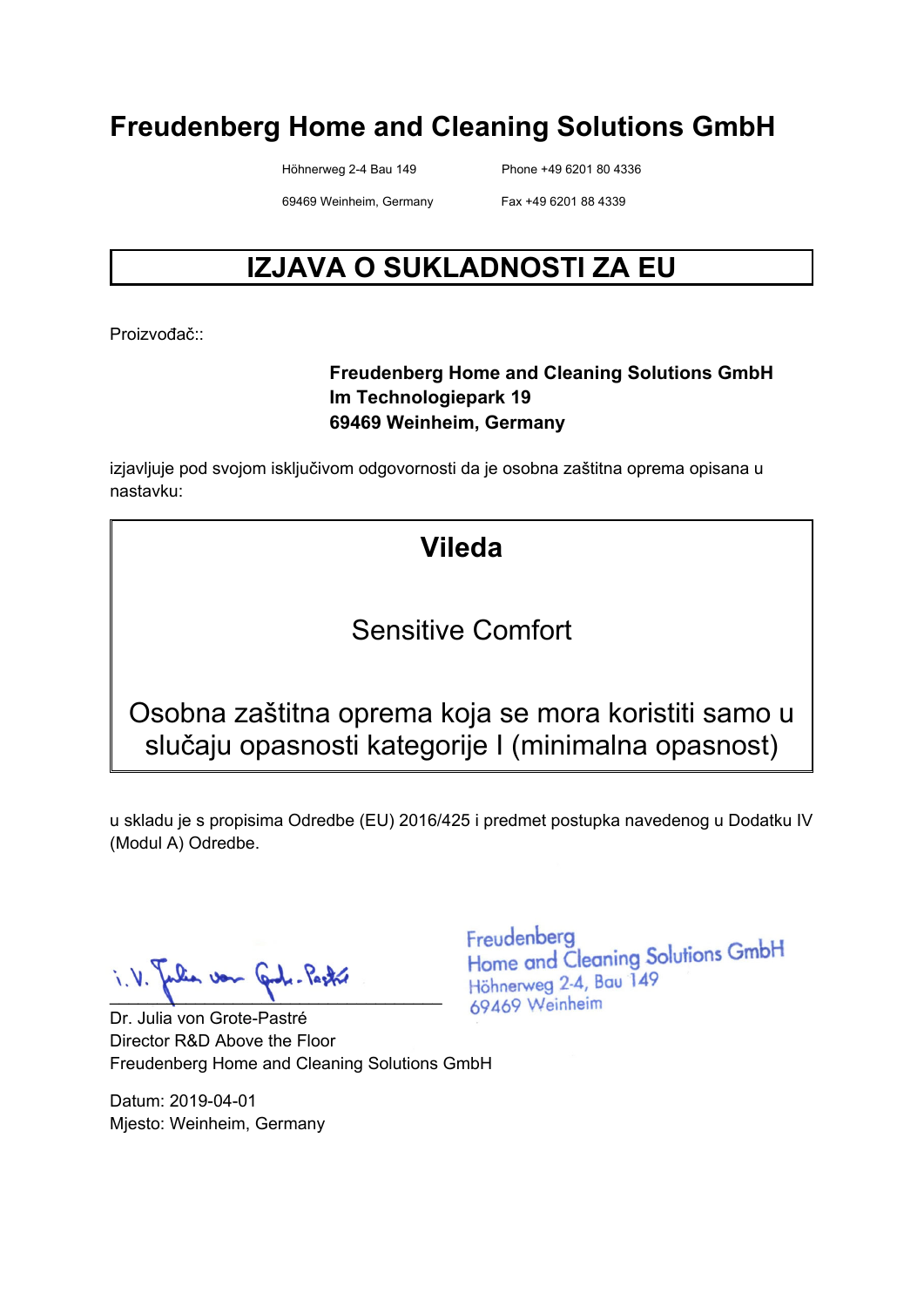Höhnerweg 2-4 Bau 149 Phone +49 6201 80 4336

69469 Weinheim, Germany Fax +49 6201 88 4339

# **DICHIARAZIONE DI CONFORMITÀ UE**

Il fabbricante::

#### **Freudenberg Home and Cleaning Solutions GmbH Im Technologiepark 19 69469 Weinheim, Germany**

dichiara sotto la propria e unica responsabilità che il DPI descritto di seguito:

# **Vileda**

# Sensitive Comfort

# DPI da utilizzare per proteggere da rischi di categoria I (rischi minimi)

è conforme alle disposizioni del regolamento (UE) 2016/425 ed è soggetto alla procedura di cui all'allegato IV (modulo A) al regolamento.

lia von Grotz-Pastre  $\blacksquare$ 

Dr. Julia von Grote-Pastré Director R&D Above the Floor Freudenberg Home and Cleaning Solutions GmbH

Data: 2019-04-01 Luogo: Weinheim, Germany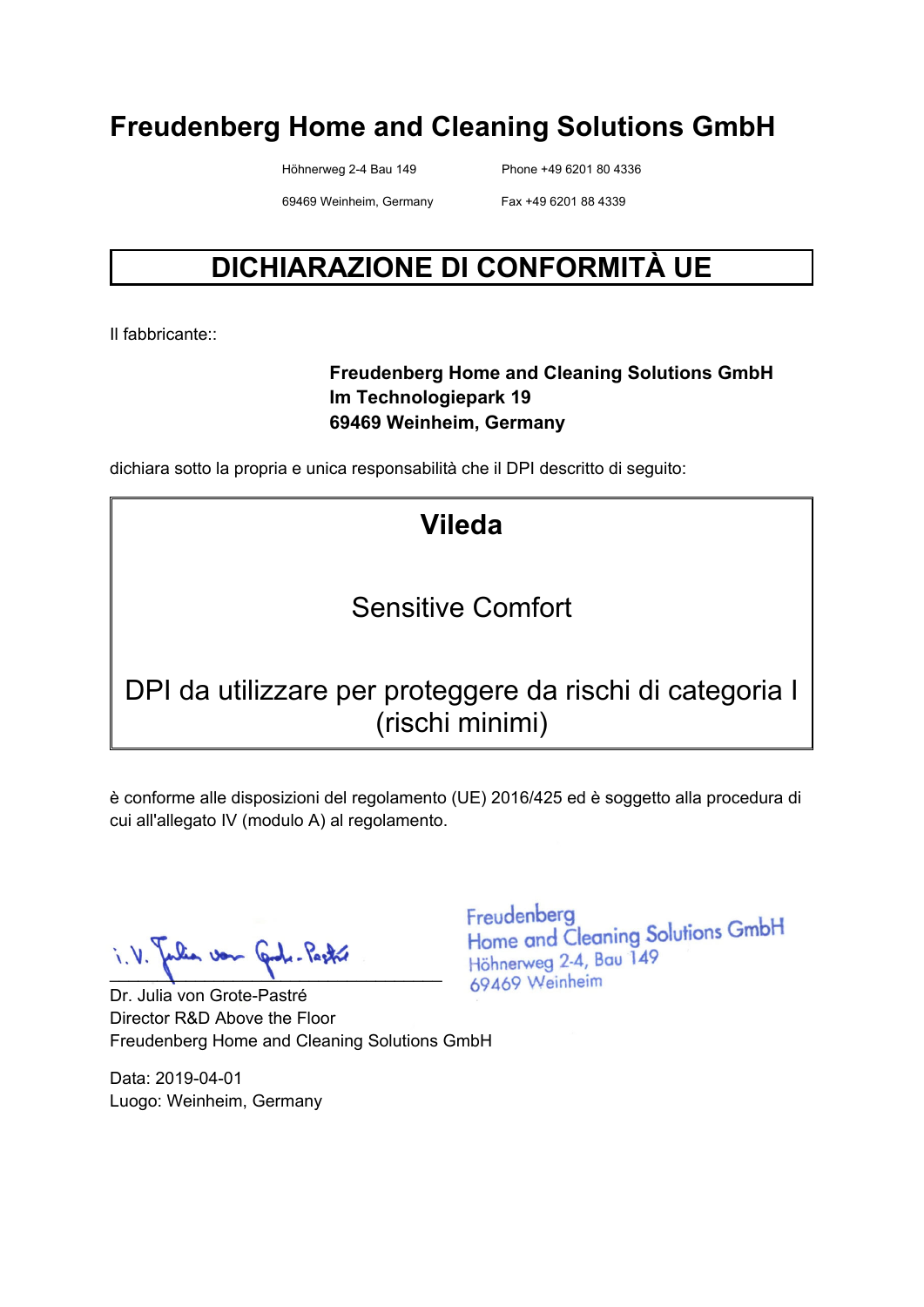Höhnerweg 2-4 Bau 149 Phone +49 6201 80 4336

69469 Weinheim, Germany Fax +49 6201 88 4339

# **ES ATBILSTĪBAS DEKLARĀCIJA**

Ražotājs:

#### **Freudenberg Home and Cleaning Solutions GmbH Im Technologiepark 19 69469 Weinheim, Germany**

paziņo uz savu atbildību, ka IAL, kas aprakstīts turpmāk:

# **Vileda**

# Sensitive Comfort

# IAL, kas jāizmanto pret I kategorijas riskiem

atbilst Regulas (ES) 2016/425 noteikumiem un uz to attiecas Regulas IV pielikumā (A modulis) noteiktā procedūra.

 $\lambda \cdot \lambda$  also van Gode-Partie

Dr. Julia von Grote-Pastré Director R&D Above the Floor Freudenberg Home and Cleaning Solutions GmbH

Datums: 2019-04-01 Vieta: Weinheim, Germany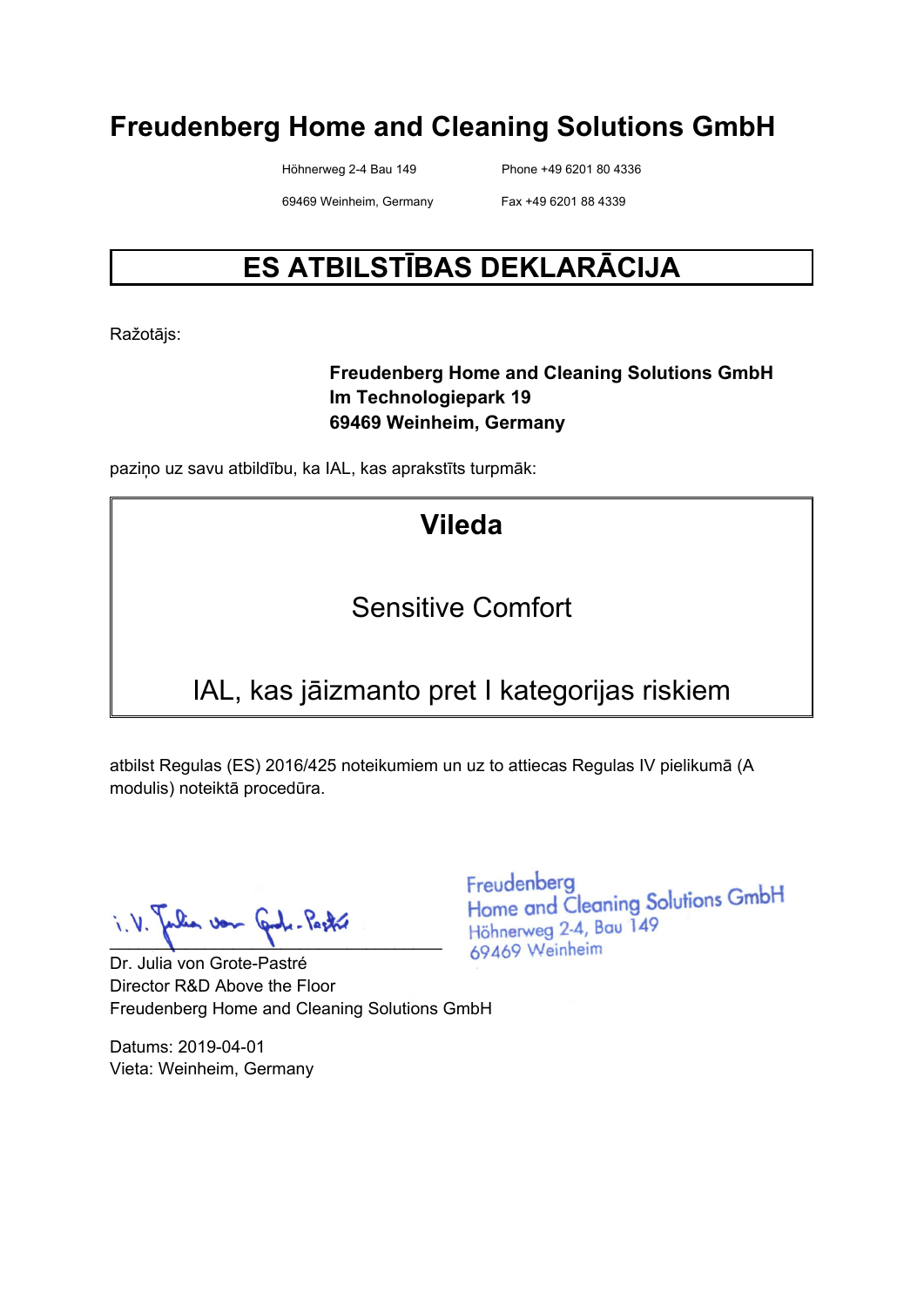Höhnerweg 2-4 Bau 149 Phone +49 6201 80 4336

69469 Weinheim, Germany Fax +49 6201 88 4339

# **ES ATITIKTIES DEKLARACIJA**

Gamintojas::

#### **Freudenberg Home and Cleaning Solutions GmbH Im Technologiepark 19 69469 Weinheim, Germany**

prisiimdamas visą atsakomybę pareiškia, kad toliau aprašytos AAP:

# **Vileda**

# Sensitive Comfort

# AAP skirtos naudoti tik esant I rizikos kategorijai (minimali rizika)

atitinka Reglamento (ES) 2016/425 nuostatas ir joms taikoma procedūra, nustatyta Reglamento IV priede (A modulis).

 $\blacksquare$ 

Dr. Julia von Grote-Pastré Director R&D Above the Floor Freudenberg Home and Cleaning Solutions GmbH

Data: 2019-04-01 Vieta: Weinheim, Germany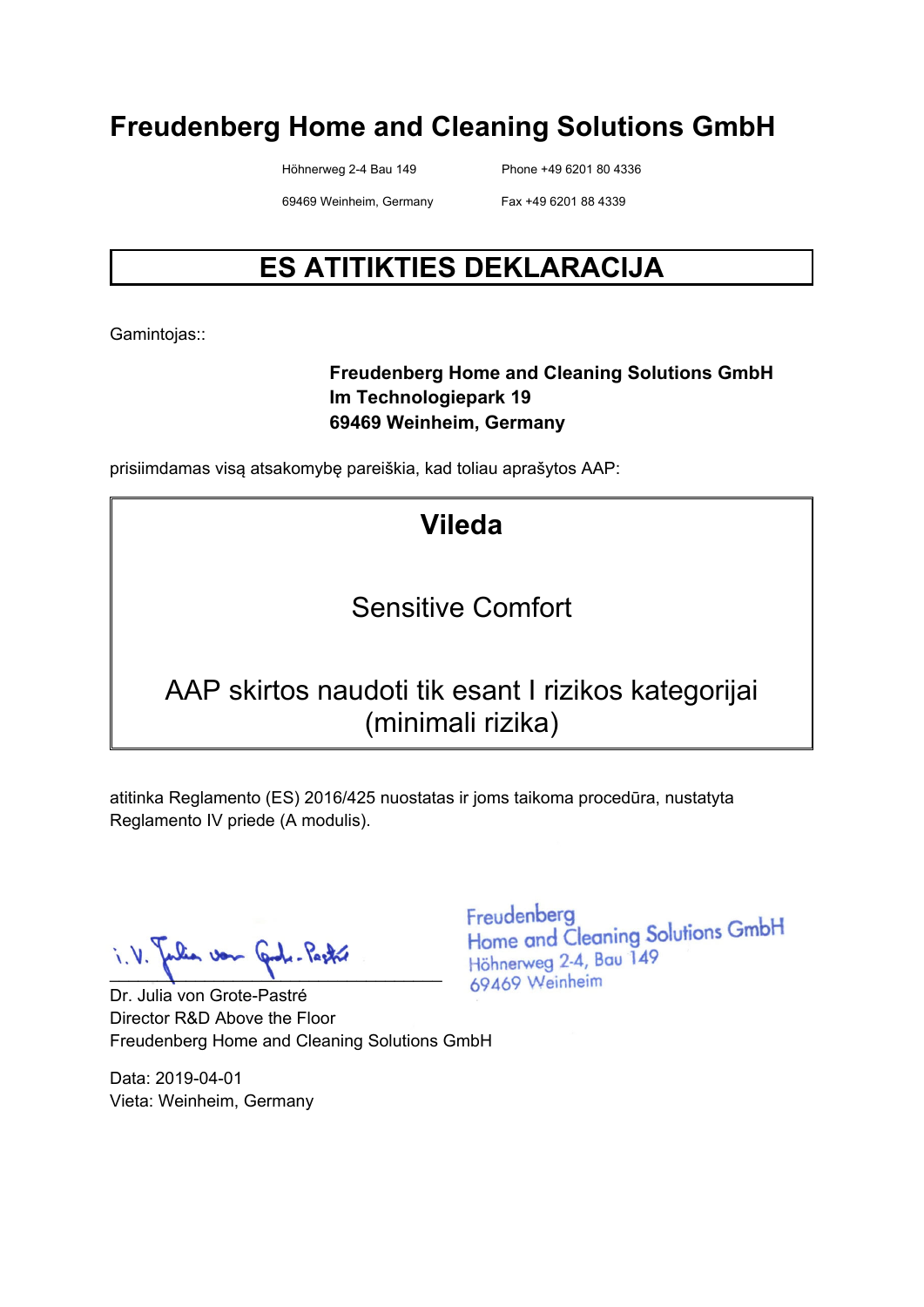Höhnerweg 2-4 Bau 149 Phone +49 6201 80 4336

69469 Weinheim, Germany Fax +49 6201 88 4339

# **EU MEGFELELŐSÉGI NYILATKOZAT**

A gyártó::

#### **Freudenberg Home and Cleaning Solutions GmbH Im Technologiepark 19 69469 Weinheim, Germany**

kizárólagos felelőssége tudatában nyilatkozik arról, hogy az alább meghatározott PPE:

# **Vileda**

# Sensitive Comfort

#### csak I. kategóriájú (minimális) kockázatok elleni használatra való PPE

megfelel a 2016/425 (EU) Rendelet követelményeinek, és vonatkozik rá a Rendelet IV. mellékletében (A modul) meghatározott eljárás.

lia von Code-Poste  $\blacksquare$ 

Dr. Julia von Grote-Pastré Director R&D Above the Floor Freudenberg Home and Cleaning Solutions GmbH

Dátum: 2019-04-01 Hely: Weinheim, Germany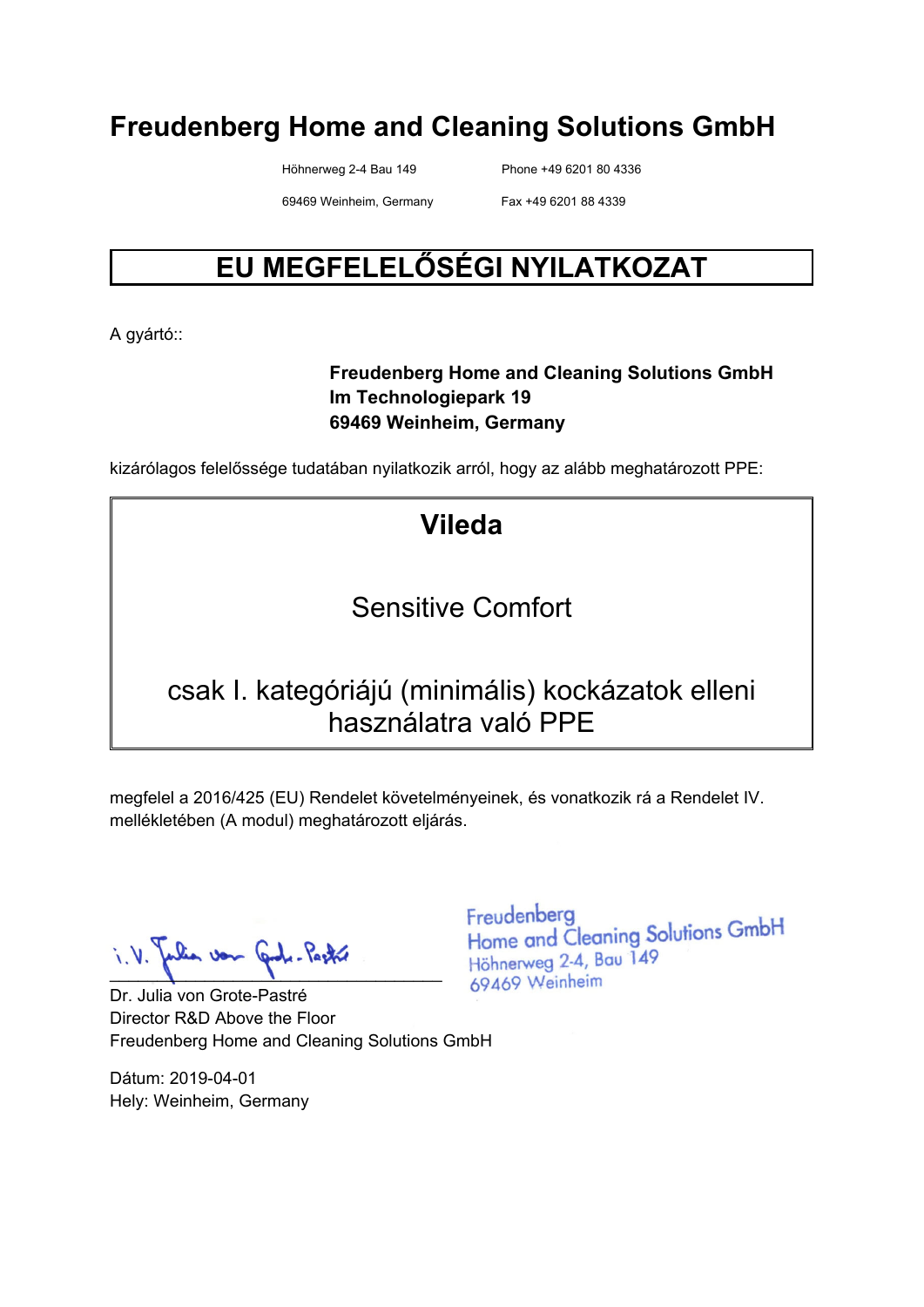Höhnerweg 2-4 Bau 149 Phone +49 6201 80 4336

69469 Weinheim, Germany Fax +49 6201 88 4339

# **DIKJARAZZJONI TA' KONFORMITÀ TAL-UE**

Il-manifattur::

#### **Freudenberg Home and Cleaning Solutions GmbH Im Technologiepark 19 69469 Weinheim, Germany**

jiddikjara fuq ir-responsabbiltà unika tiegħu, li l-PPE deskritt hawn taħt:

# **Vileda**

# Sensitive Comfort

# PPE li se jintuża kontra r-riskji ta' kategorija I (riskji minimi)

huwa konformi mad-dispożizzjonijiet tar-Regolament (UE) 2016/425 u huwa suġġett għallproċedura stabbilita fl-Anness IV (Modulu A) tar-Regolament.

lia von Cade-Pastre  $\blacksquare$ 

Dr. Julia von Grote-Pastré Director R&D Above the Floor Freudenberg Home and Cleaning Solutions GmbH

Data: 2019-04-01 Post: Weinheim, Germany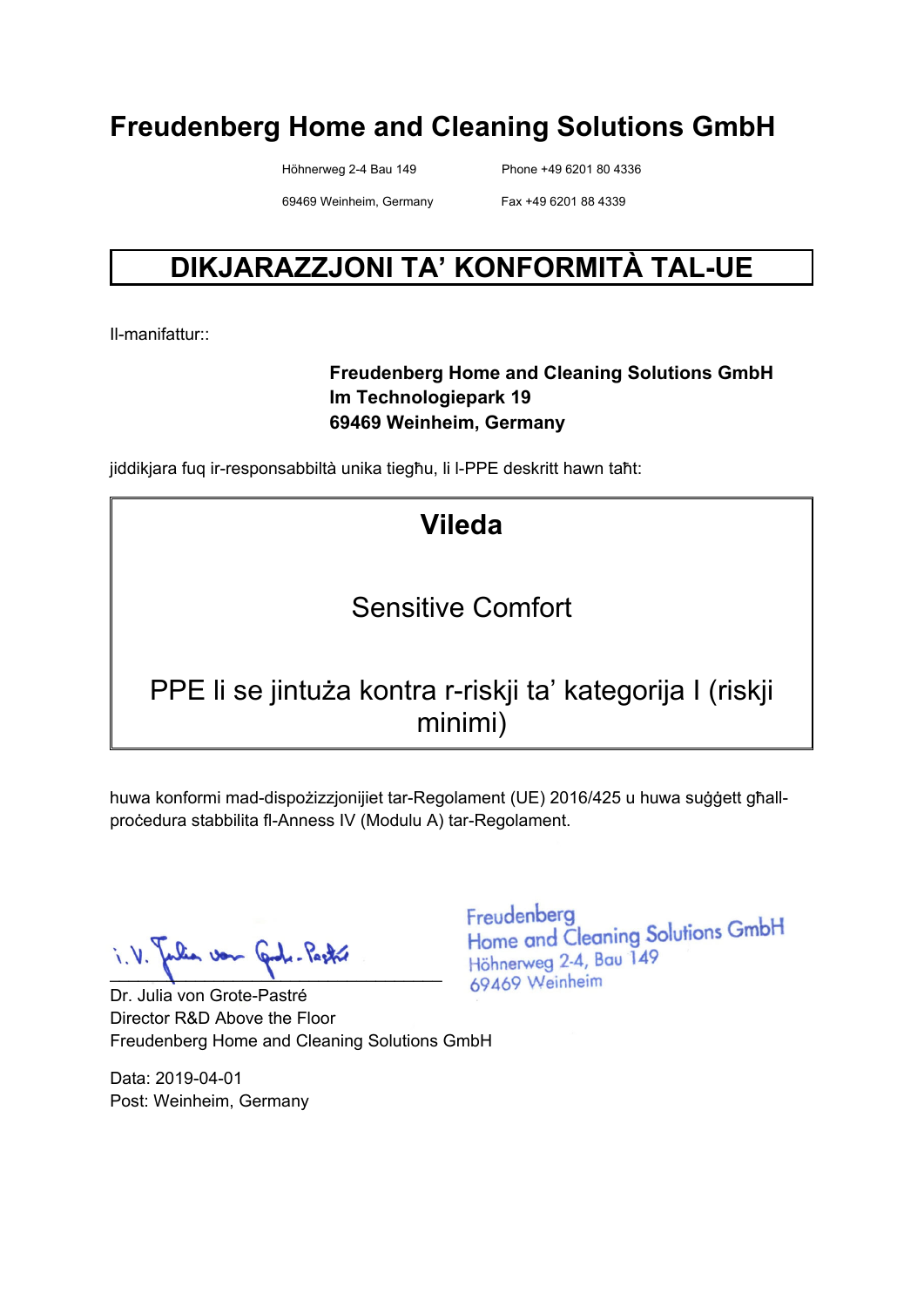Höhnerweg 2-4 Bau 149 Phone +49 6201 80 4336

69469 Weinheim, Germany Fax +49 6201 88 4339

# **EU-CONFORMITEITSVERKLARING**

De fabrikant<sup>::</sup>

#### **Freudenberg Home and Cleaning Solutions GmbH Im Technologiepark 19 69469 Weinheim, Germany**

verklaart onder zijn eigen verantwoordelijkheid dat de hieronder beschreven PBM:

# **Vileda**

# Sensitive Comfort

# PBM uitsluitend te gebruiken bij risico's van categorie I (minimaal risico)

is in overeenstemming met de bepalingen van Verordening (EU) nr. 2016/425 en valt onder de procedure van bijlage IV (module A) van de verordening.

lia von Gode-Pastre  $\blacksquare$ 

Dr. Julia von Grote-Pastré Director R&D Above the Floor Freudenberg Home and Cleaning Solutions GmbH

Datum: 2019-04-01 Plaats: Weinheim, Germany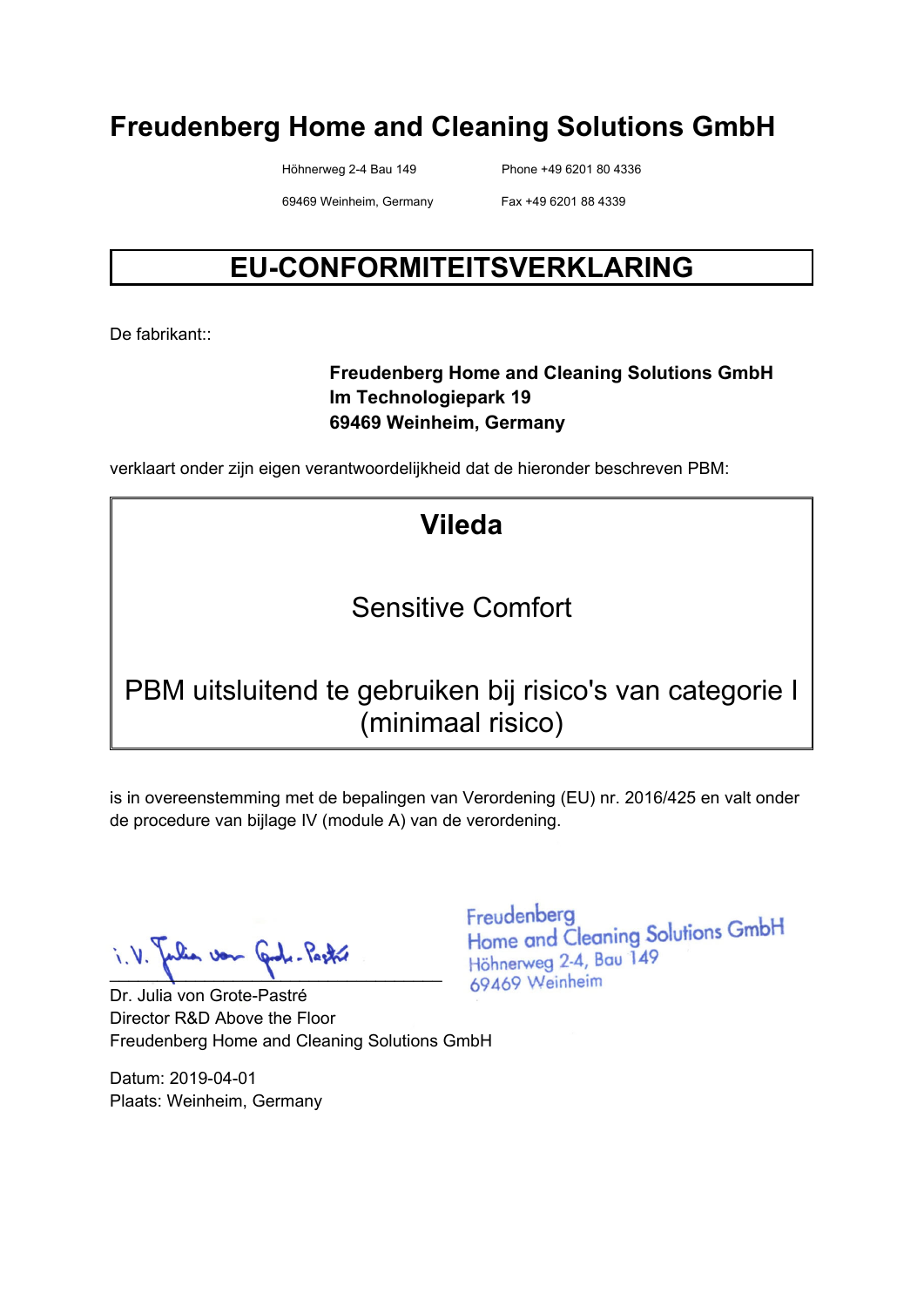Höhnerweg 2-4 Bau 149 Phone +49 6201 80 4336

69469 Weinheim, Germany Fax +49 6201 88 4339

# **DEKLARACJA ZGODNOŚCI UE**

Producent::

#### **Freudenberg Home and Cleaning Solutions GmbH Im Technologiepark 19 69469 Weinheim, Germany**

deklaruje, na swoją wyłączną odpowiedzialność, że ŚOI opisane poniżej:

# **Vileda**

# Sensitive Comfort

# ŚOI do stosowania wyłącznie w przypadku zagrożeń kategorii I (zagrożenia minimalne)

są zgodne z postanowieniami Rozporządzenia (UE) 2016/425 i podlegają procedurze określonej w Załączniku IV (Moduł A) Rozporządzenia.

 $\blacksquare$ 

Dr. Julia von Grote-Pastré Director R&D Above the Floor Freudenberg Home and Cleaning Solutions GmbH

Data: 2019-04-01 Miejsce: Weinheim, Germany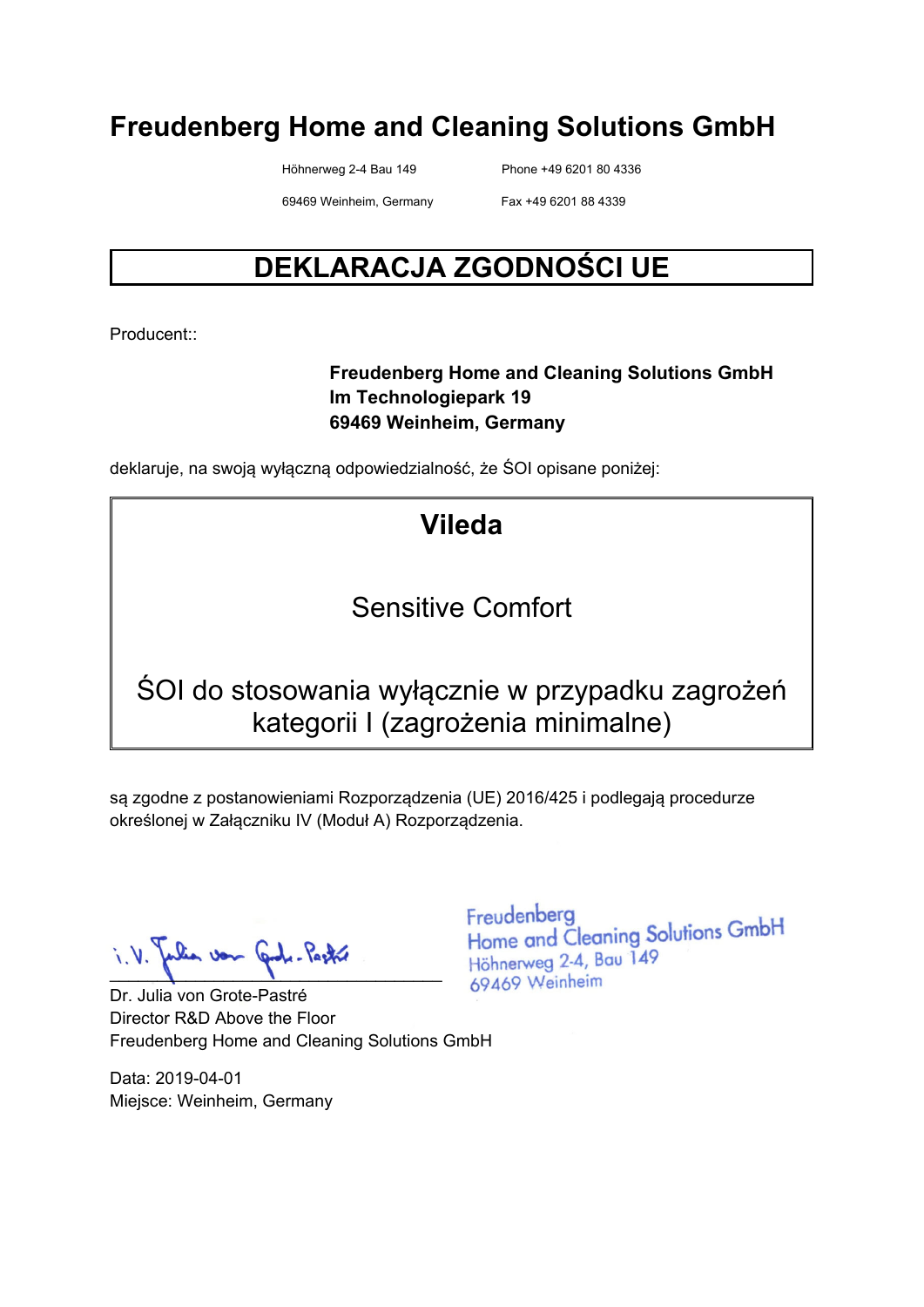Höhnerweg 2-4 Bau 149 Phone +49 6201 80 4336

69469 Weinheim, Germany Fax +49 6201 88 4339

# **DECLARAÇÃO UE DE CONFORMIDADE**

O fabricante:

#### **Freudenberg Home and Cleaning Solutions GmbH Im Technologiepark 19 69469 Weinheim, Germany**

declara, sob a sua exclusiva responsabilidade, que o EPI descrito a seguir:

**Vileda** 

#### Sensitive Comfort

#### EPI destinado a ser utilizado unicamente contra riscos de categoria I (riscos mínimos)

está em conformidade com as disposições do Regulamento (UE) 2016/425 e está sujeito ao procedimento previsto no Anexo IV (Módulo A) do Regulamento.

 $\blacksquare$ 

Dr. Julia von Grote-Pastré Director R&D Above the Floor Freudenberg Home and Cleaning Solutions GmbH

Data: 2019-04-01 Local: Weinheim, Germany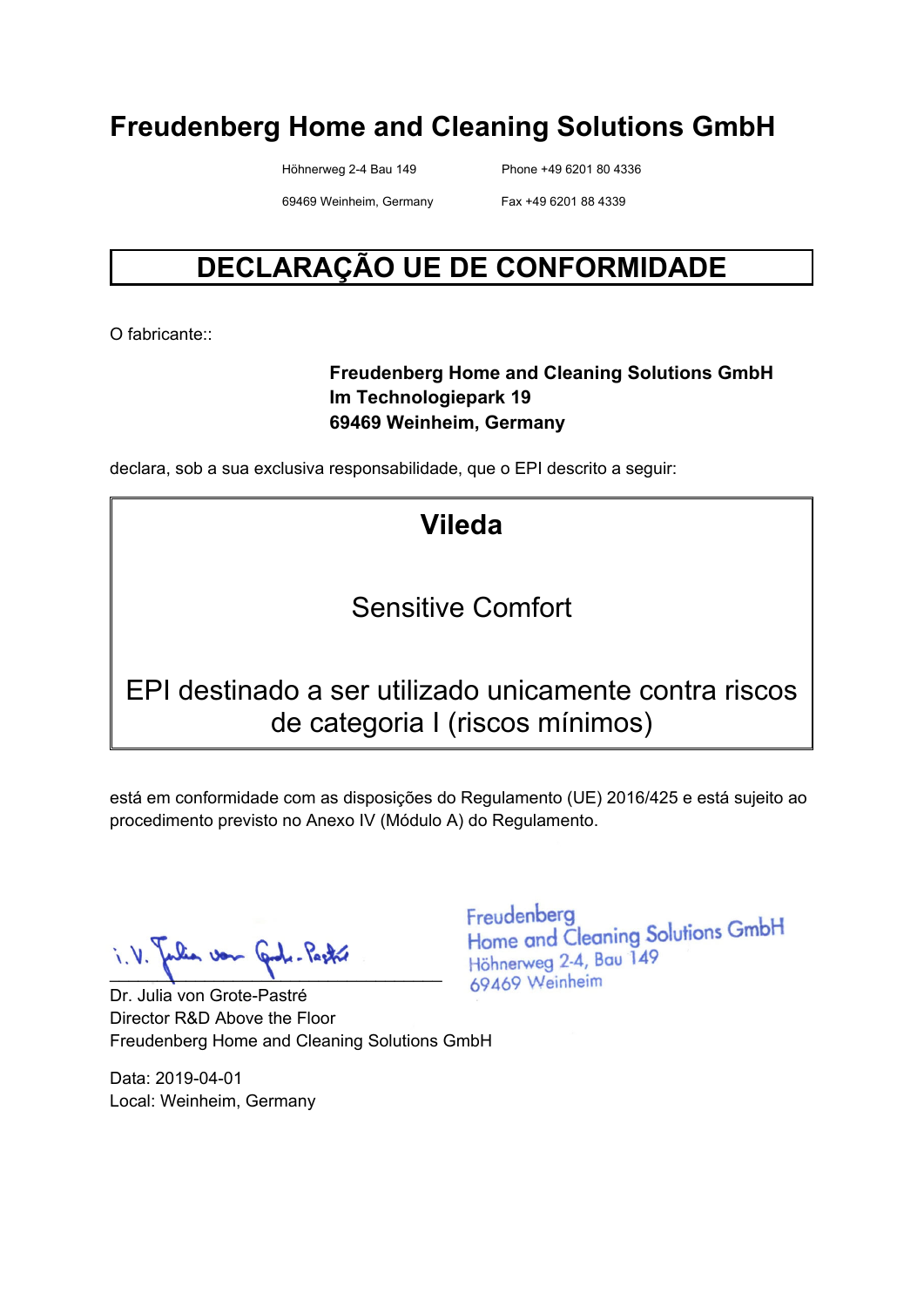Höhnerweg 2-4 Bau 149 Phone +49 6201 80 4336

69469 Weinheim, Germany Fax +49 6201 88 4339

# **DECLARAŢIE DE CONFORMITATE UE**

Producătorul::

#### **Freudenberg Home and Cleaning Solutions GmbH Im Technologiepark 19 69469 Weinheim, Germany**

declară pe propria răspundere că EIP descris în cele ce urmează:

**Vileda** 

#### Sensitive Comfort

# EIP utilizat numai împotriva riscurilor (minimale) de categoria I

este în conformitate cu prevederile Regulamentului (UE) 2016/425, și face obiectul procedurii definite în anexa IV (Modulul A) la Regulament.

lia von Grotz-Pastre  $\blacksquare$ 

Dr. Julia von Grote-Pastré Director R&D Above the Floor Freudenberg Home and Cleaning Solutions GmbH

Dată: 2019-04-01 Loc: Weinheim, Germany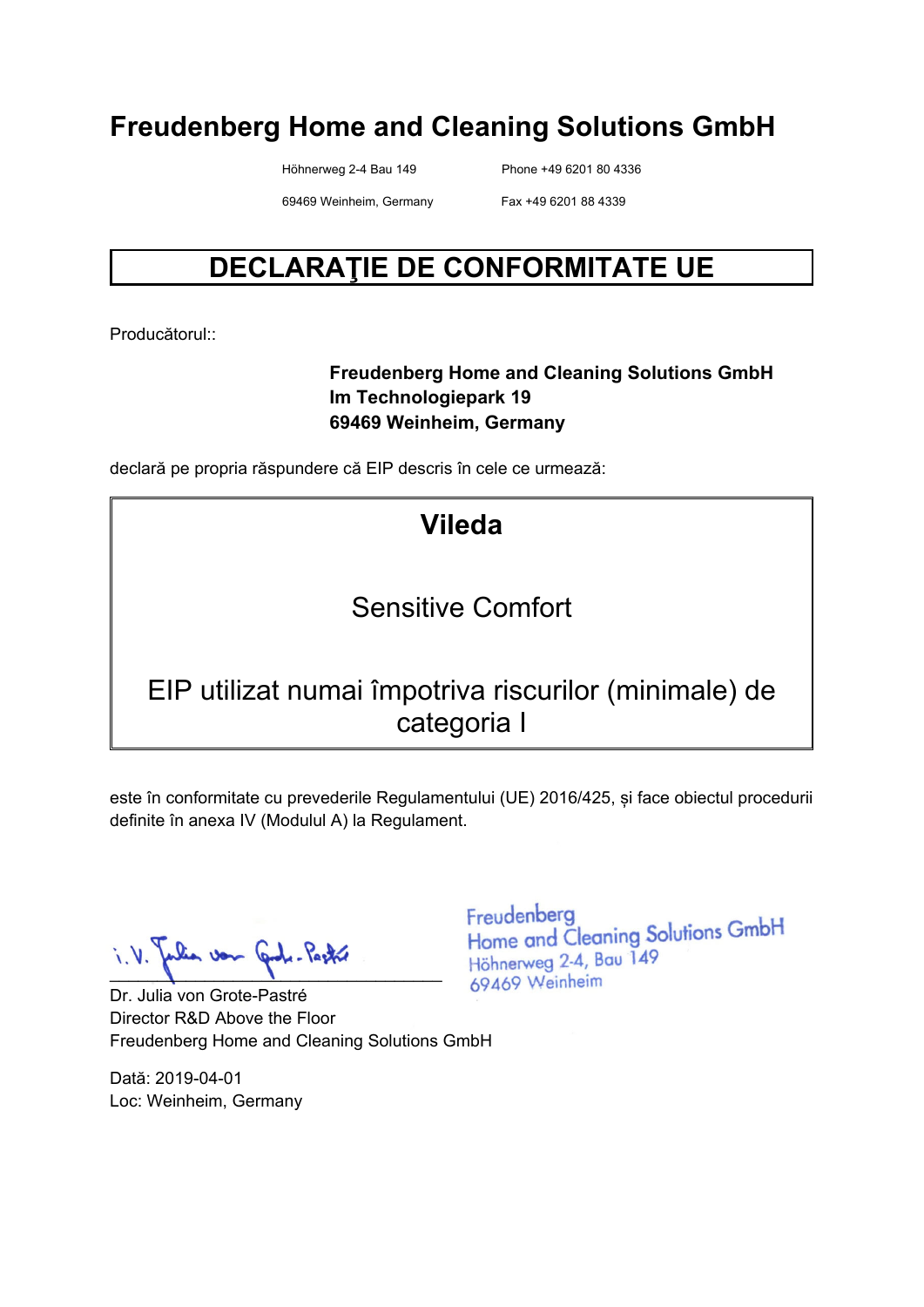Höhnerweg 2-4 Bau 149 Phone +49 6201 80 4336

69469 Weinheim, Germany Fax +49 6201 88 4339

# **VYHLÁSENIE O ZHODE EÚ**

Výrobca::

#### **Freudenberg Home and Cleaning Solutions GmbH Im Technologiepark 19 69469 Weinheim, Germany**

vyhlasuje na svoju výlučnú zodpovednosť, že osobný ochranný prostriedok (OOP) opísaný ďalej:

# **Vileda**

# Sensitive Comfort

# OOP na použitie len pre riziká kategórie I (minimálne riziká)

je v súlade s ustanoveniami nariadenia (EÚ) č. 2016/425 a podlieha postupu stanovenému v prílohe IV (modul A) nariadenia.

 $\blacksquare$ 

Dr. Julia von Grote-Pastré Director R&D Above the Floor Freudenberg Home and Cleaning Solutions GmbH

Dátum: 2019-04-01 Miesto: Weinheim, Germany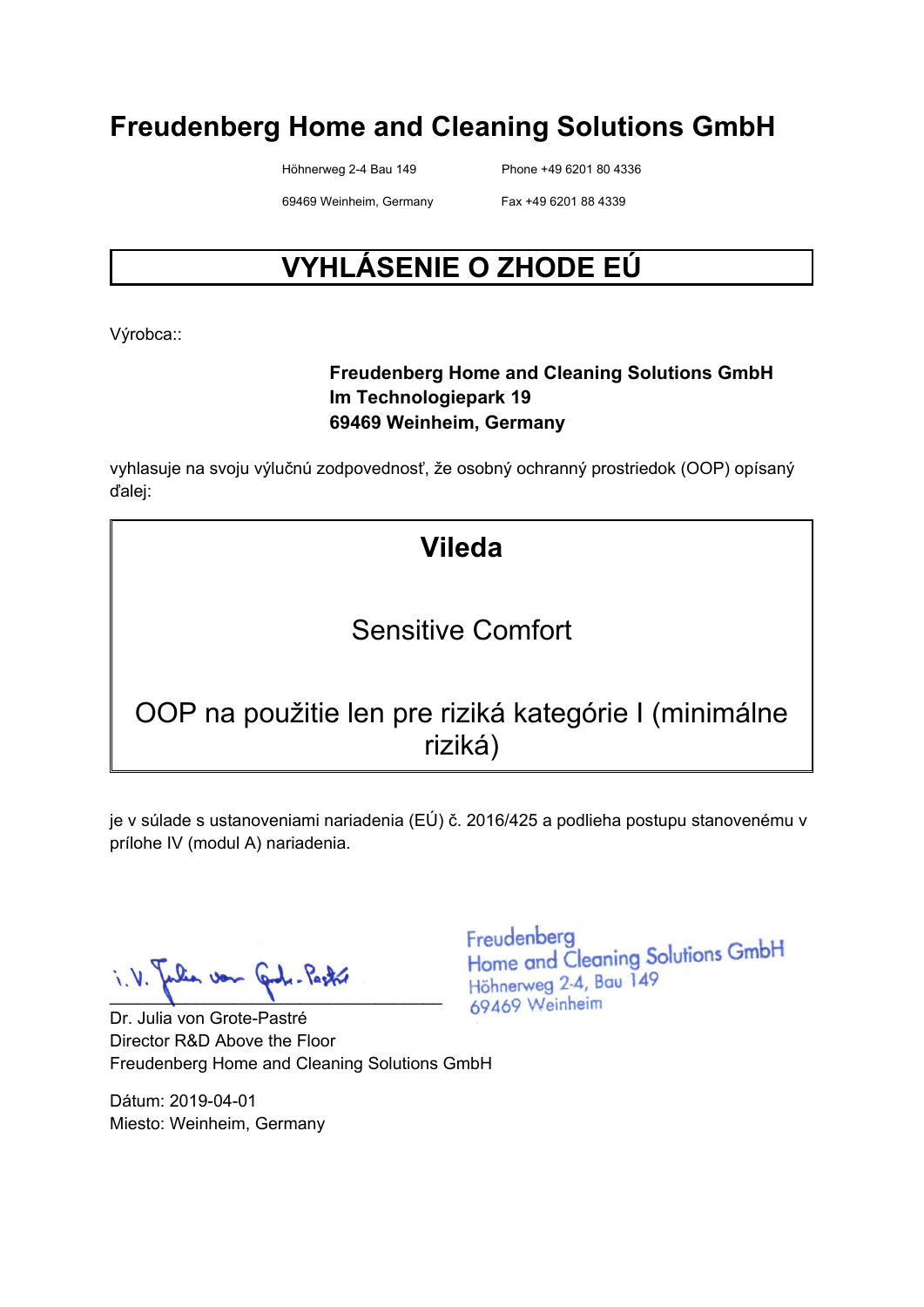Höhnerweg 2-4 Bau 149 Phone +49 6201 80 4336

69469 Weinheim, Germany Fax +49 6201 88 4339

# **IZJAVA EU O SKLADNOSTI**

Proizvajalec::

#### **Freudenberg Home and Cleaning Solutions GmbH Im Technologiepark 19 69469 Weinheim, Germany**

izključno na svojo odgovornost izjavlja, da je osebna zaščitna oprema, opisana v nadaljevanju:

# **Vileda**

#### Sensitive Comfort

#### Osebna zaščitna oprema, ki se uporablja proti tveganjem kategorije I (minimalna tveganja)

je v skladu z določbami Uredbe (EU) 2016/425 in je predmet postopka iz Priloge IV (modul A) uredbe.

n von  $\blacksquare$ 

Dr. Julia von Grote-Pastré Director R&D Above the Floor Freudenberg Home and Cleaning Solutions GmbH

Datum: 2019-04-01 Kraj: Weinheim, Germany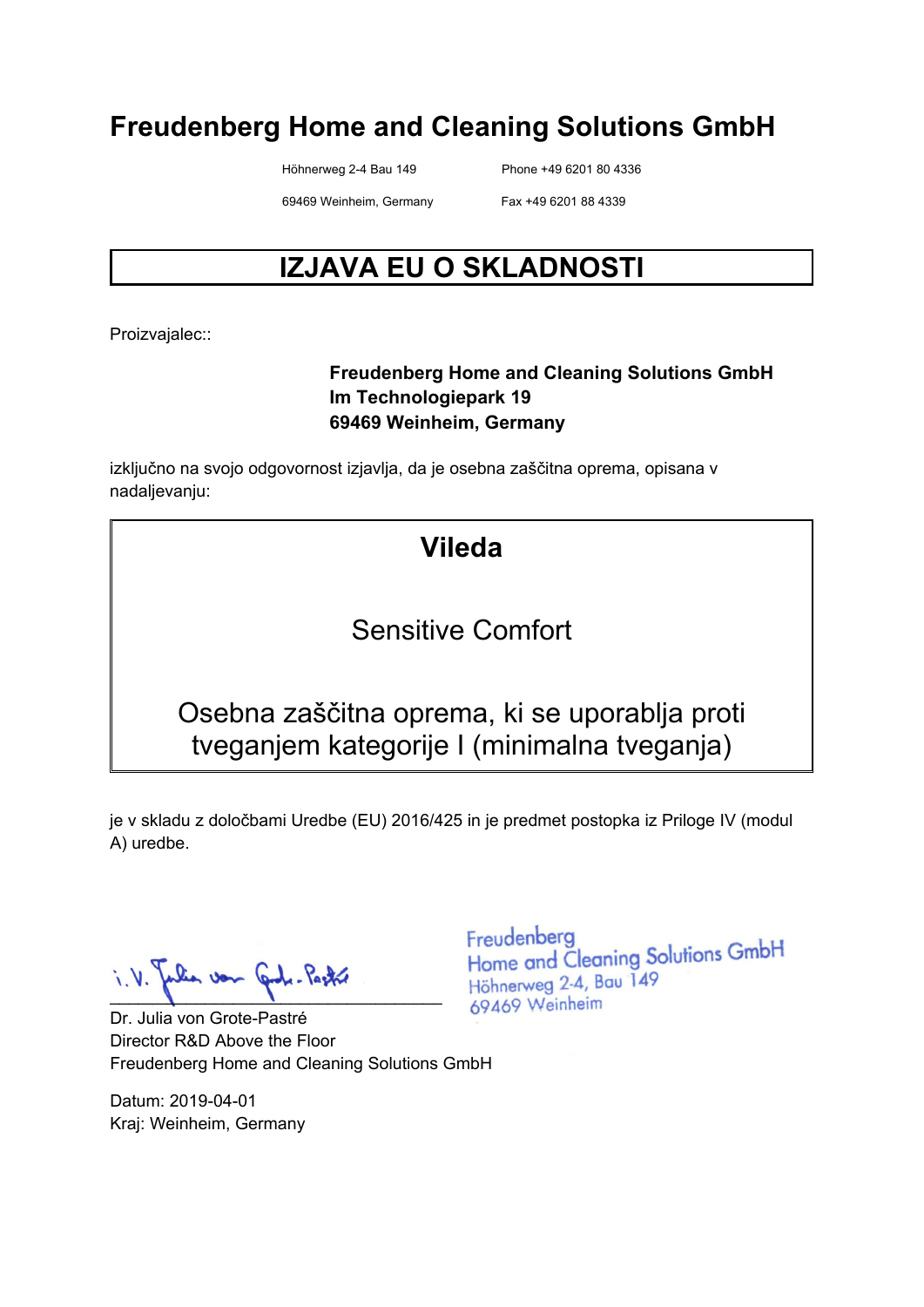Höhnerweg 2-4 Bau 149 Phone +49 6201 80 4336

69469 Weinheim, Germany Fax +49 6201 88 4339

# **EU:N VAATIMUSTENMUKAISUUSVAKUUTUS**

Valmistaja::

#### **Freudenberg Home and Cleaning Solutions GmbH Im Technologiepark 19 69469 Weinheim, Germany**

vakuuttaa yksinomaisella vastuullaan, että seuraavassa kuvattu henkilönsuojain:

**Vileda** 

# Sensitive Comfort

# Vain kategorian I riskejä vastaan käytettävä henkilönsuojain (minimaaliset riskit)

on yhdenmukainen asetuksen (EU) 2016/425 mukaisesti ja sitä koskee asetuksen liitteessä IV (moduuli A) määritetty menettely.

falia von Gode-Pastre

Dr. Julia von Grote-Pastré Director R&D Above the Floor Freudenberg Home and Cleaning Solutions GmbH

Päiväys: 2019-04-01 Paikka: Weinheim, Germany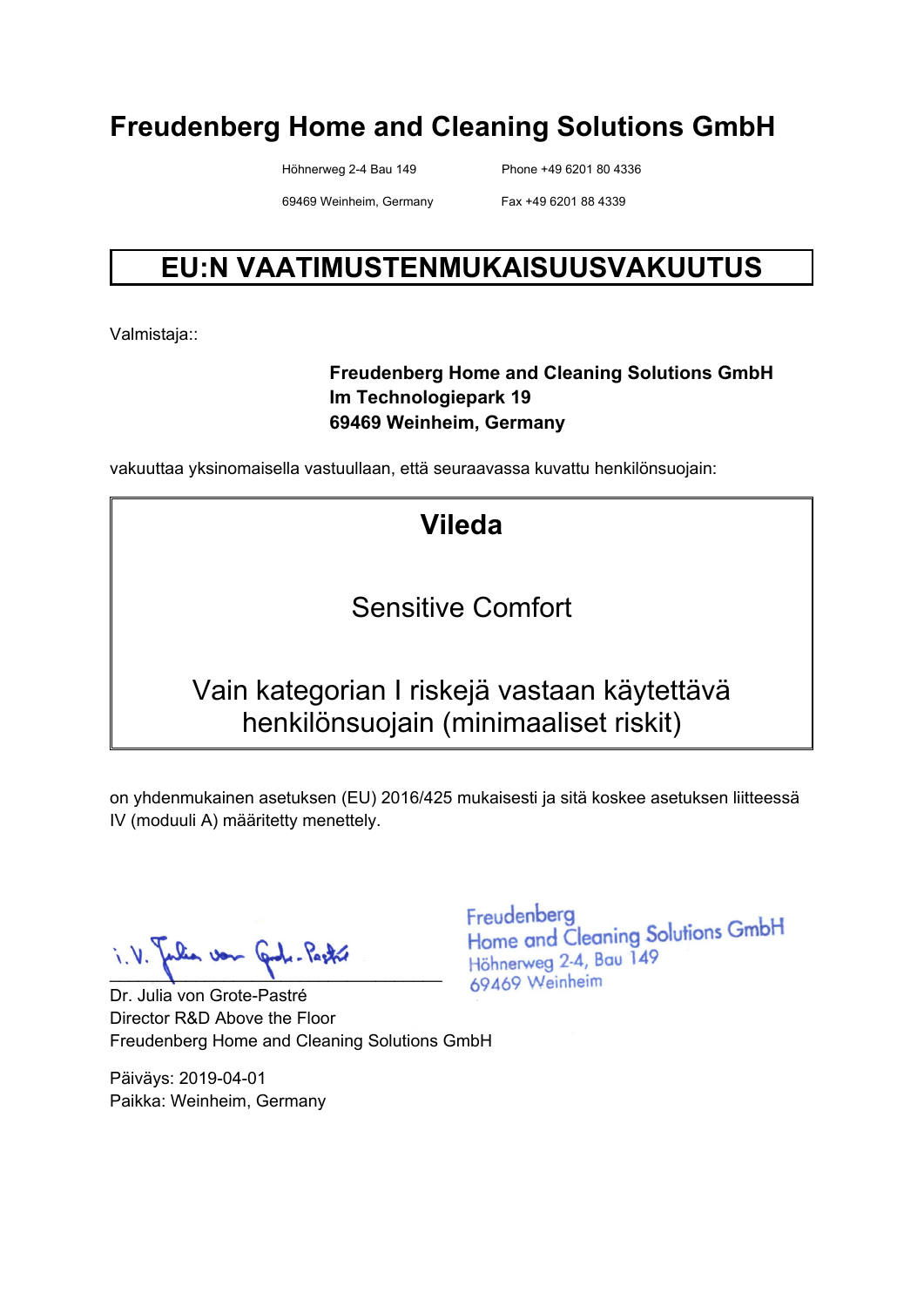Höhnerweg 2-4 Bau 149 Phone +49 6201 80 4336

69469 Weinheim, Germany Fax +49 6201 88 4339

# **EU-FÖRSÄKRAN OM ÖVERENSSTÄMMELSE**

Tillverkare::

#### **Freudenberg Home and Cleaning Solutions GmbH Im Technologiepark 19 69469 Weinheim, Germany**

förklarar under eget ansvar att den PPE-produkt som beskrivs nedan:

**Vileda** 

#### Sensitive Comfort

#### PPE-produkt som enbart ska användas mot risker av kategori I (minimala risker)

överensstämmer med bestämmelserna i förordning (EU) 2016/425 och omfattas av förfarandet som beskrivs i bilaga IV (modul A) i förordningen.

 $\blacksquare$ 

Dr. Julia von Grote-Pastré Director R&D Above the Floor Freudenberg Home and Cleaning Solutions GmbH

Datum: 2019-04-01 Ort: Weinheim, Germany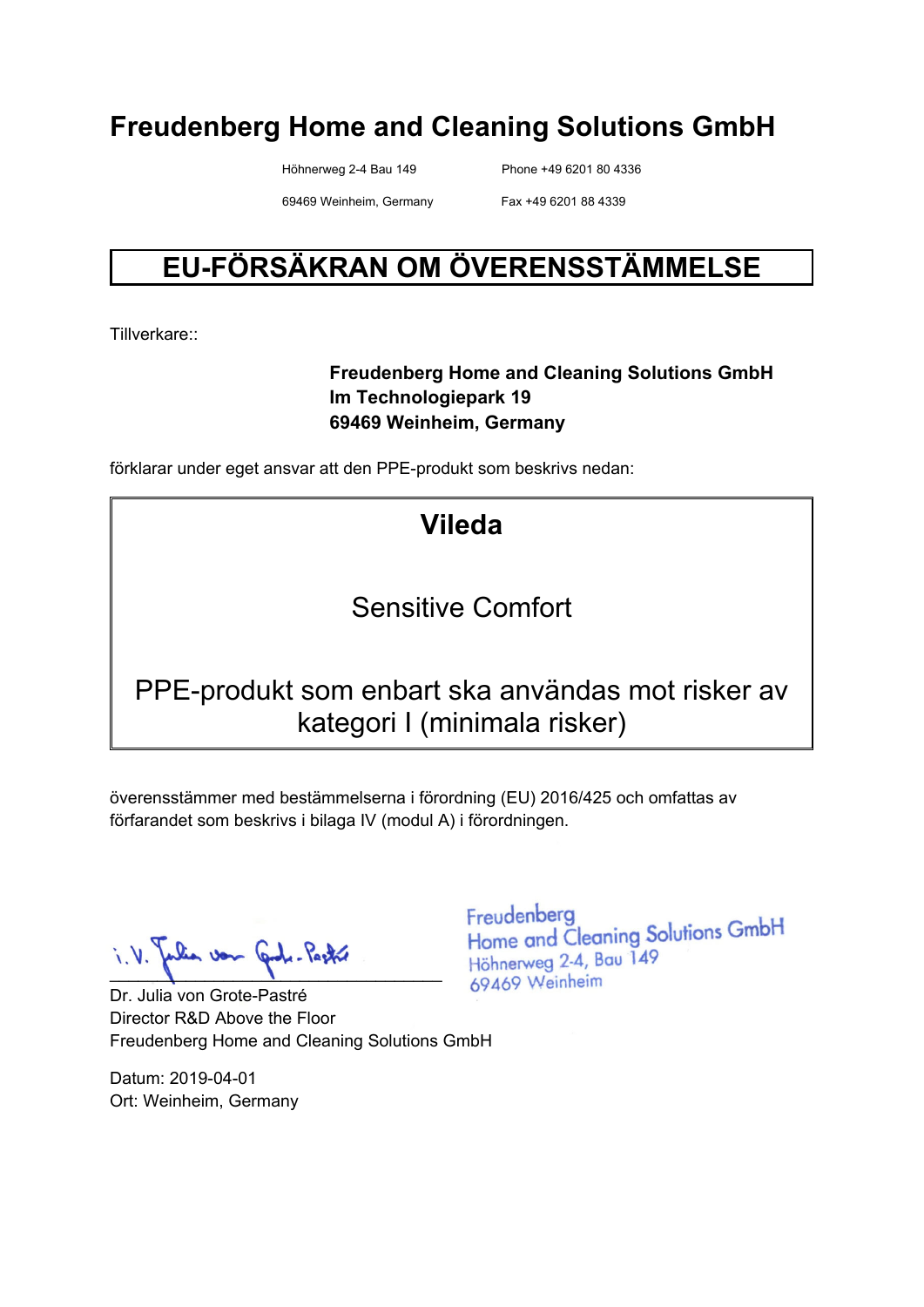Höhnerweg 2-4 Bau 149 Phone +49 6201 80 4336

69469 Weinheim, Germany Fax +49 6201 88 4339

# **EU-ERKLÆRING OM OVERENSSTEMMELSE**

Produsenten::

#### **Freudenberg Home and Cleaning Solutions GmbH Im Technologiepark 19 69469 Weinheim, Germany**

erklærer på eget ansvar at PPE beskrevet nedenfor:

# **Vileda**

# Sensitive Comfort

#### PPE som kun skal brukes mot kategori I (minimal risiko)

er i samsvar med bestemmelsene i regulativ (EU) 2016/425 og er underlagt prosedyren fastsatt i vedlegg IV (modul A) i regulativ.

 $\blacksquare$ 

Dr. Julia von Grote-Pastré Director R&D Above the Floor Freudenberg Home and Cleaning Solutions GmbH

Dato: 2019-04-01 Sted: Weinheim, Germany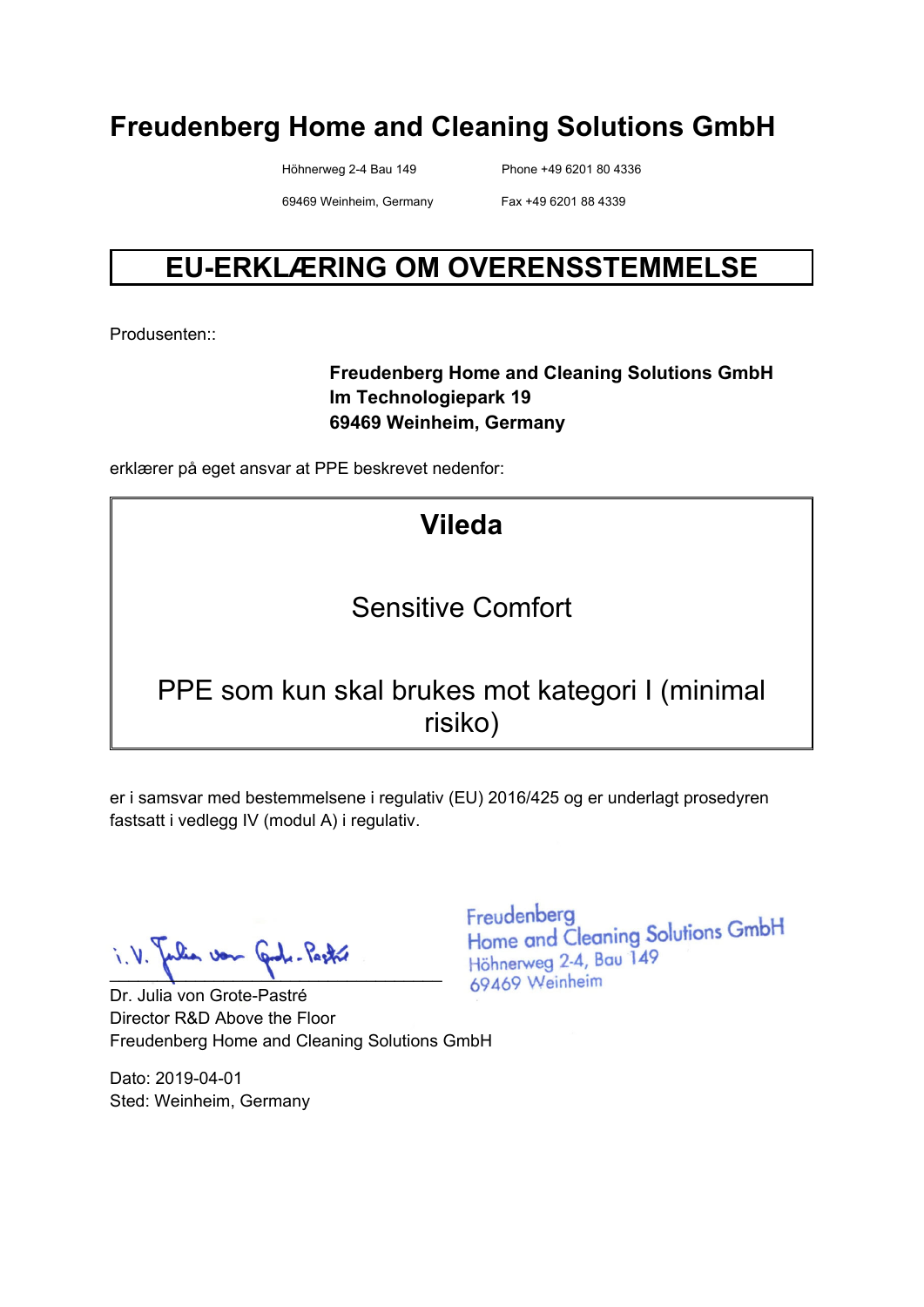Höhnerweg 2-4 Bau 149 Phone +49 6201 80 4336

69469 Weinheim, Germany Fax +49 6201 88 4339

# **ДЕКЛАРАЦИЯ СООТВЕТСТВИЯ ЕС**

Производитель::

#### **Freudenberg Home and Cleaning Solutions GmbH Im Technologiepark 19 69469 Weinheim, Germany**

заявляет под свою исключительную ответственность, что СИЗ, описание которого приведено ниже:

#### **Vileda**

#### Sensitive Comfort

#### СИЗ, предназначенное для защиты только от рисков категории I (минимальные риски)

соответствует требованиям Регламента (ЕС) 2016/425 и подвергается процедуре, изложенной в приложении IV (модуль A) Регламента.

when von Carle-Pastre  $\blacksquare$ 

Dr. Julia von Grote-Pastré Director R&D Above the Floor Freudenberg Home and Cleaning Solutions GmbH

Дата: 2019-04-01 Место: Weinheim, Germany Freudenberg Home and Cleaning Solutions GmbH Höhnerweg 2-4, Bau 149 69469 Weinheim

# **Freudenberg Home and Cleaning Solutions GmbH**

Höhnerweg 2-4 Bau 149 Phone +49 6201 80 4336